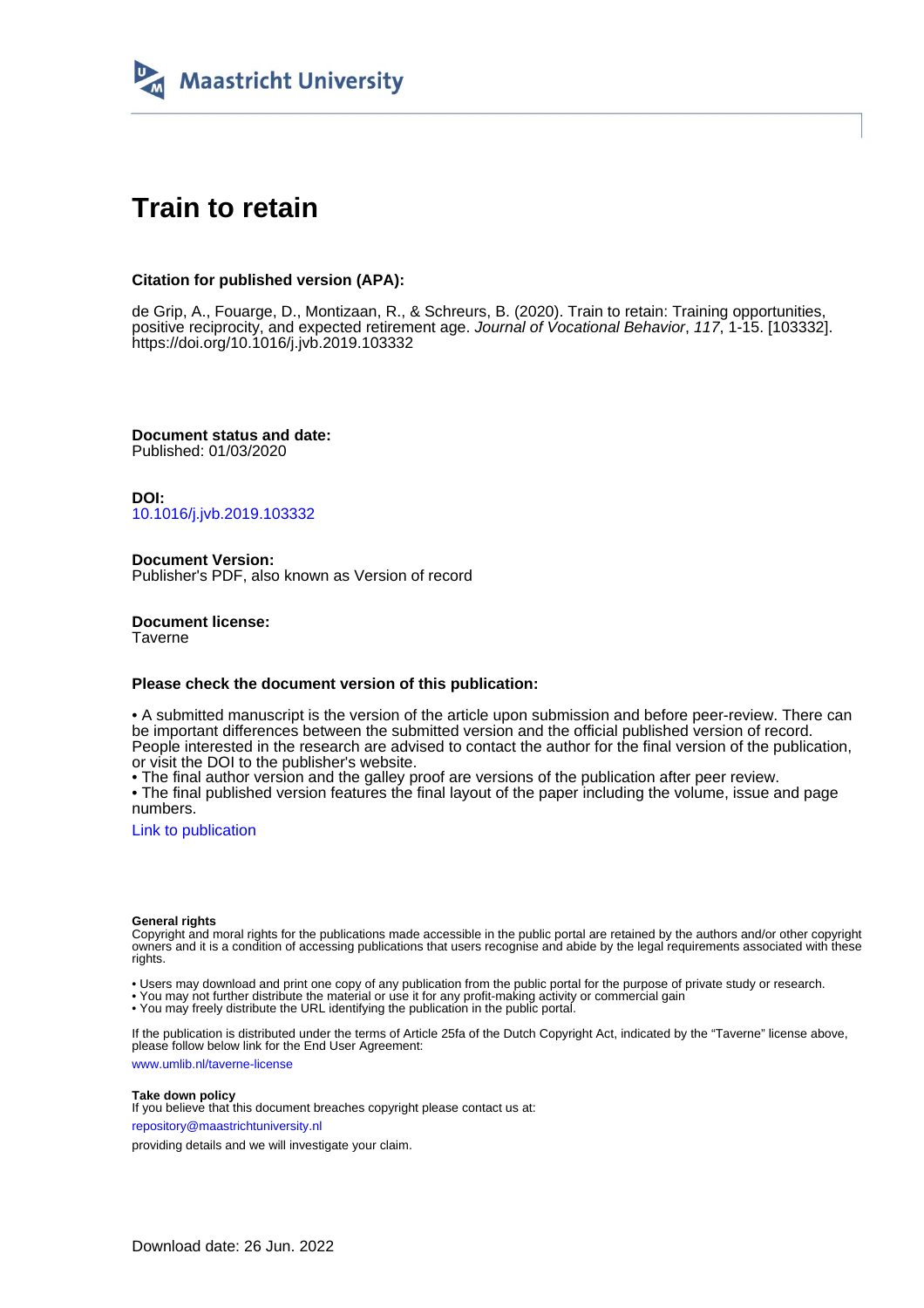Contents lists available at [ScienceDirect](http://www.sciencedirect.com/science/journal/00018791)





# Journal of Vocational Behavior

journal homepage: [www.elsevier.com/locate/jvb](https://www.elsevier.com/locate/jvb)

# Train to retain: Training opportunities, positive reciprocity, and expected retirement age



Andries de Grip<sup>[a,](#page-1-0)[c](#page-1-1)</sup>, Didier Fou[a](#page-1-0)rge<sup>a[,c](#page-1-1)</sup>, Raymond Montizaan<sup>a,c</sup>, Bert Schreurs<sup>a,[b,](#page-1-2)</sup>\*

<span id="page-1-0"></span><sup>a</sup> *Research Center for Education and the Labour Market, Maastricht University, 6200, MD, Maastricht, Netherlands*

<span id="page-1-2"></span><sup>b</sup> *Department of Business, Vrije Universiteit Brussel, 1050 Brussels, Belgium*

<span id="page-1-1"></span><sup>c</sup> *Network for Studies on Pensions, Aging and Retirement (Netspar), P.O.Box 90153, 5000 LE TILBURG / The Netherlands.*

#### ARTICLE INFO

*Keywords:* Older workers Sustainable careers Retirement Social exchange Training opportunities

#### ABSTRACT

This article contributes to research on older workers' sustainable employment by investigating the relation between training and expected retirement age. Past research has produced inconsistent findings, partly because studies rarely distinguish between the effects of training opportunities and actual training participation. To address this limitation, we examine the incremental effect of training opportunities over and above actual training participation. Grounded in social exchange theory, we argue that the effect of training opportunities on expected retirement age depends on employees' positive reciprocity orientation. Using matched employer–employee data (880 employees matched to 284 employers) our findings show that training opportunities associate with expected retirement age over and above employees' actual training participation, but only for employees with strong positive reciprocity beliefs. Moreover, a supplementary analysis showed that the strengthening effect of positive reciprocity only holds for organizations that are financially healthy. These findings are consistent with the idea that positive reciprocators will only avoid early retirement as a response to training opportunities when it is seen as a credible gesture to facilitate employees' future employability.

#### **1. Introduction**

Scarcity of human resources, both with respect to sheer numbers and competency, continues to be a major topic of concern around the world ([Ulrich, 2015\)](#page-15-0). As qualified labor becomes scarcer, the ability to attract and retain talent is a key issue for most human resource managers. Against this backdrop, employers have recognized the strategic importance of offering *sustainable* employment to their older employees. That is, they want to keep their older, most experienced, employees active and motivated at work, as to not lose their skills, knowledge and abilities that contribute to building a sustained competitive advantage ([Beazley, Boenisch, &](#page-13-0) [Harden, 2002;](#page-13-0) [Kooij & van de Voorde, 2015;](#page-14-0) [Van der Heijden, 2005;](#page-15-1) [Van der Horst, Klehe, & Van der Heijden, 2017\)](#page-15-2).

At the same time, older workers have choices other than staying with their employer: they have the possibility to enter bridge employment, to change jobs, to become self-employed, or, what is the focus of this article, to retire early. While the decision to retire early is just one of many career-related decisions that individuals make over the course of a professional life [\(De Vos & Segers, 2013](#page-13-1)), it is a massively important one. Retirement is a challenging, life-changing event ([Wang, Henkens, & van Solinge, 2011\)](#page-15-3), and therefore the decision to enter early retirement requires the careful balancing of personal needs (e.g., more family time versus meaningful

<https://doi.org/10.1016/j.jvb.2019.103332>

Received 30 March 2018; Received in revised form 13 June 2019; Accepted 22 July 2019 Available online 23 July 2019 0001-8791/ © 2019 Elsevier Inc. All rights reserved.

<span id="page-1-3"></span><sup>⁎</sup> Corresponding author at: Vrije Universiteit Brussel, Faculty of Social Sciences & Solvay Business School, Department of Business, Pleinlaan 2, 1050, Elsene, Brussels, Belgium.

*E-mail address:* [bert.schreurs@vub.be](mailto:bert.schreurs@vub.be) (B. Schreurs).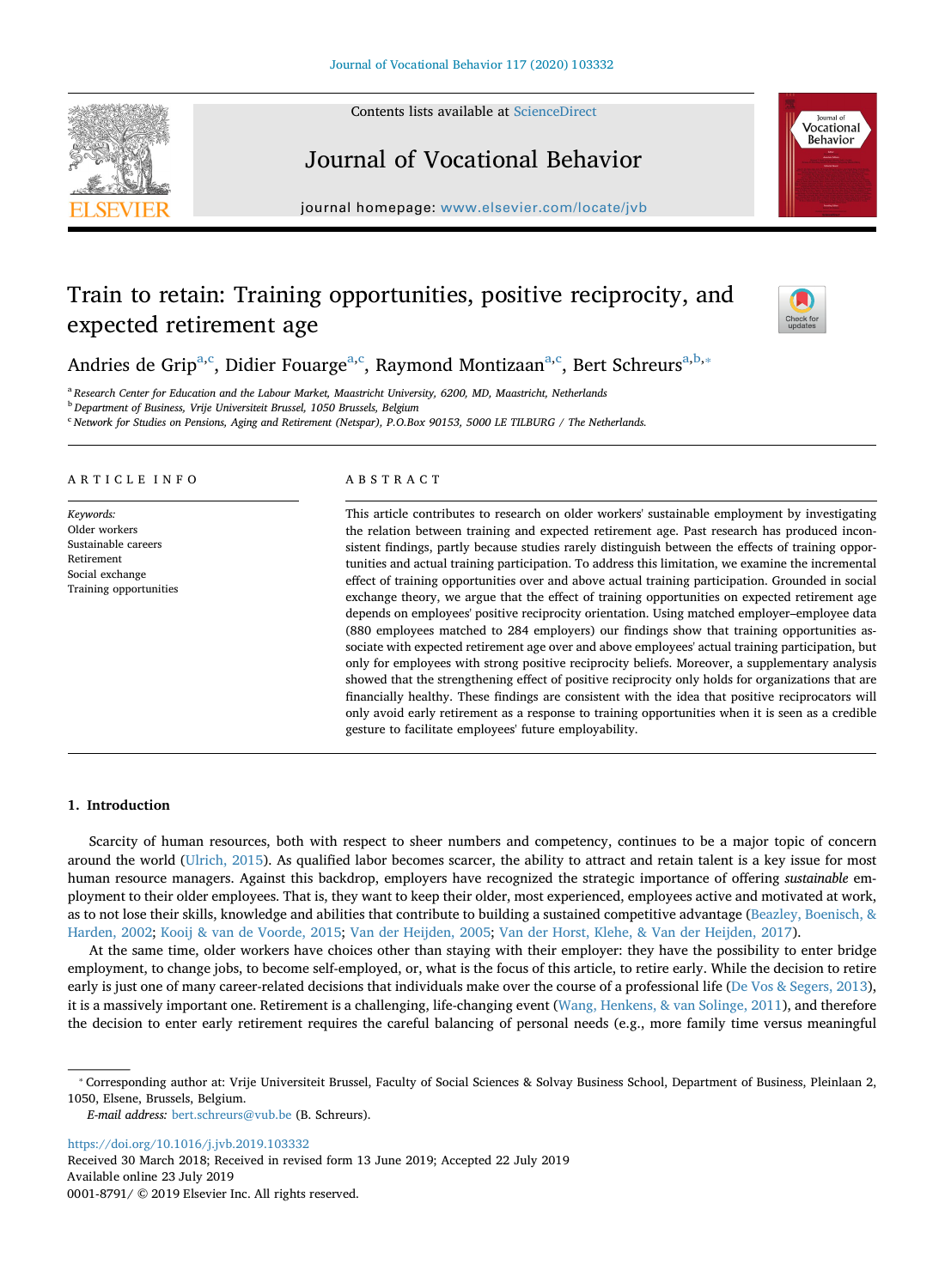work), and financial possibilities, while simultaneously considering the expectations of other career stakeholders, most notably the expectation by one's employer to sustain employment [\(De Vos, Van der Heijden, & Akkermans, 2019](#page-13-2), this issue).

If organizations want to slow down early labor market withdrawal, they are well advised to be responsive to older workers' needs and preferences as to create an environment in which they find meaning in their work. After all, conducting meaningful work and finding meaning in life are particularly important to older workers ([Steger, Oishi, & Kashdan, 2009](#page-14-1)). One way in which organizations could contribute to older workers' sense of meaningfulness and thereby help them to sustain their career is by offering training [\(Appelbaum, Bailey, Berg, & Kalleberg, 2000](#page-13-3); [Boxall & MacKy, 2009](#page-13-4); [Polat, Bal, & Jansen, 2017](#page-14-2); [Wright & Nishii, 2013](#page-15-4)). Training develops older workers' potential and human capital in terms of skills, competencies and abilities which keeps them productive. Also, the availability of training can provide older workers with a sense of recognition, resulting in increased motivation to do something in return. Both aspects, ability and motivation, are known to foster meaningfulness [\(Froidevaux & Hirschi, 2015\)](#page-14-3).

Empirical evidence about the effect of training on retirement age is scarce and inconsistent. Some studies show that developmental opportunities for older workers can have motivation-enhancing effects ([Polat et al., 2017](#page-14-2)), reduce intentions to retire early [\(Armstrong-Stassen & Schlosser, 2008;](#page-13-5) [Armstrong-Stassen & Ursel, 2009](#page-13-6)), and push back actual retirement decisions [\(Herrbach,](#page-14-4) [Mignonac, Vandenberghe, & Negrini, 2009](#page-14-4)). Yet, contrasting these findings, other studies show that training has no effect on retirement age [\(Stenberg, De Luna, & Westerlund, 2012](#page-14-5); [Van Solinge & Henkens, 2014](#page-15-5)), and that HR practices other than training (e.g., job flexibility) are more influential in affecting older workers' motivation to continue working [\(Bal, de Jong, Jansen, & Bakker, 2012](#page-13-7); [Göbel & Zwick, 2013;](#page-14-6) [Veth, Emans, Van der Heijden, Korzilius, & De Lange, 2015](#page-15-6)). We offer three possible explanations for these inconsistent findings.

First, across studies, the term "training" has been used very differently, referring to the (objective or perceived) *opportunity* to participate in training (mostly by OB/HRM scholars, e.g., [Dysvik & Kuvaas, 2008](#page-14-7)), or to actual training *participation* (mostly by labor economists, e.g., [Montizaan, Cörvers, & De Grip, 2010\)](#page-14-8). Second, studies differ widely with respect to sample size and composition, and have used different research designs and timeframes, rendering comparisons across studies problematic. Third, the inconsistent research findings suggest the presence of variables that modify the strength and/or direction of the relationship between training and retirement age. Hence, whereas recent empirical studies linking training to older workers' early retirement attitudes and behaviors are valuable for their contribution to our understanding of the role of training as an instrument to develop sustainable careers, additional work is needed to establish if training participation and training opportunities are equally important for the prediction of retirement expectations, and to identify for whom and when training affects retirement age most.

In light of these research needs, the purpose of the present research is threefold.<sup>[1](#page-2-0)</sup> The first objective is to investigate the incremental contribution of training availability over and beyond actual training participation on expected retirement age. Both availability and participation may contribute to keeping older workers from retiring early, but for different reasons. Older workers *participating* in training activities remain productive and therefore continue to be an asset to their firm (ability explanation); older workers being given the *opportunity* to participate in training feel supported by their organization (motivational explanation). In this study, we compare both explanations and examine whether the availability of training opportunities adds to the prediction of expected retirement age over and beyond actual training participation. The second objective is to identify person-related factors that modify the effect of training opportunities on expected retirement age. Drawing on social exchange theory ([Blau, 1964;](#page-13-8) [Cropanzano &](#page-13-9) [Mitchell, 2005\)](#page-13-9), we propose that workers who hold strong positive reciprocity beliefs, that is, who tend to return positive treatment for positive treatment ([Perugini, Gallucci, Presaghi, & Ercolani, 2003\)](#page-14-9), are more attentive to and are more willing to react to the offering of training opportunities by avoiding early retirement. Third, we aim to avoid some of the methodological limitations previous studies may have suffered from, most notably the use of single-source data and the subsequent threat of common source bias, by using matched employer–employee data. We measure training opportunities in an employer survey and actual training participation and retirement expectations in an employee survey. In doing so, we avoid common method bias that may occur in employee surveys when employees' knowledge of their employer's training policy is related to their own training participation.

#### **2. Theory and hypotheses development**

In view of the societal need to extend working life (e.g., [Fasbender, Wang, Voltmer, & Deller, 2016\)](#page-14-10), for many employees, early retirement may no longer be the default option. However, it is by no means self-evident to avoid early retirement and to sustain employment. After all, to remain productive, older workers need to invest time and energy in keeping their skills updated. Also, factors situated in the private sphere (e.g., poor health, spousal pressure) may force the person into early retirement ([Topa, Depolo, &](#page-14-11) [Alcover, 2018;](#page-14-11) [Topa, Moriano, Alcover, & Morales, 2009](#page-14-12); [Wang & Shultz, 2010](#page-15-7)). Finally, employees, agentic in shaping their own career trajectory, may decide that time has come to leave the organization to take up new challenges, which could be either businessrelated (e.g., bridge employment, starting own business) or family-related (e.g., spending time with grandchildren).

This agentic perspective of careers does not mean, though, that organizations are relieved from their responsibility to create an environment in which older workers are encouraged to remain employable [\(Van der Heijden & De Vos, 2015\)](#page-15-8). One way to do so is to offer meaningful work, that is, work experienced as significant and holding positive meaning ([Froidevaux & Hirschi, 2015\)](#page-14-3). The perception of meaningfulness partly derives from mastery experiences, the ability to effectively perform job tasks, and from the experience that one's actions contribute to the service of the greater good ([Rosso, Dekas, & Wrzesniewski, 2010;](#page-14-13) [Schnell, Höge, &](#page-14-14) [Pollet, 2013](#page-14-14); [Steger & Dik, 2010\)](#page-14-15).

<span id="page-2-0"></span> $1$  This article builds on an earlier working paper version by [Montizaan, de Grip, and Fouarge \(2015\).](#page-14-16)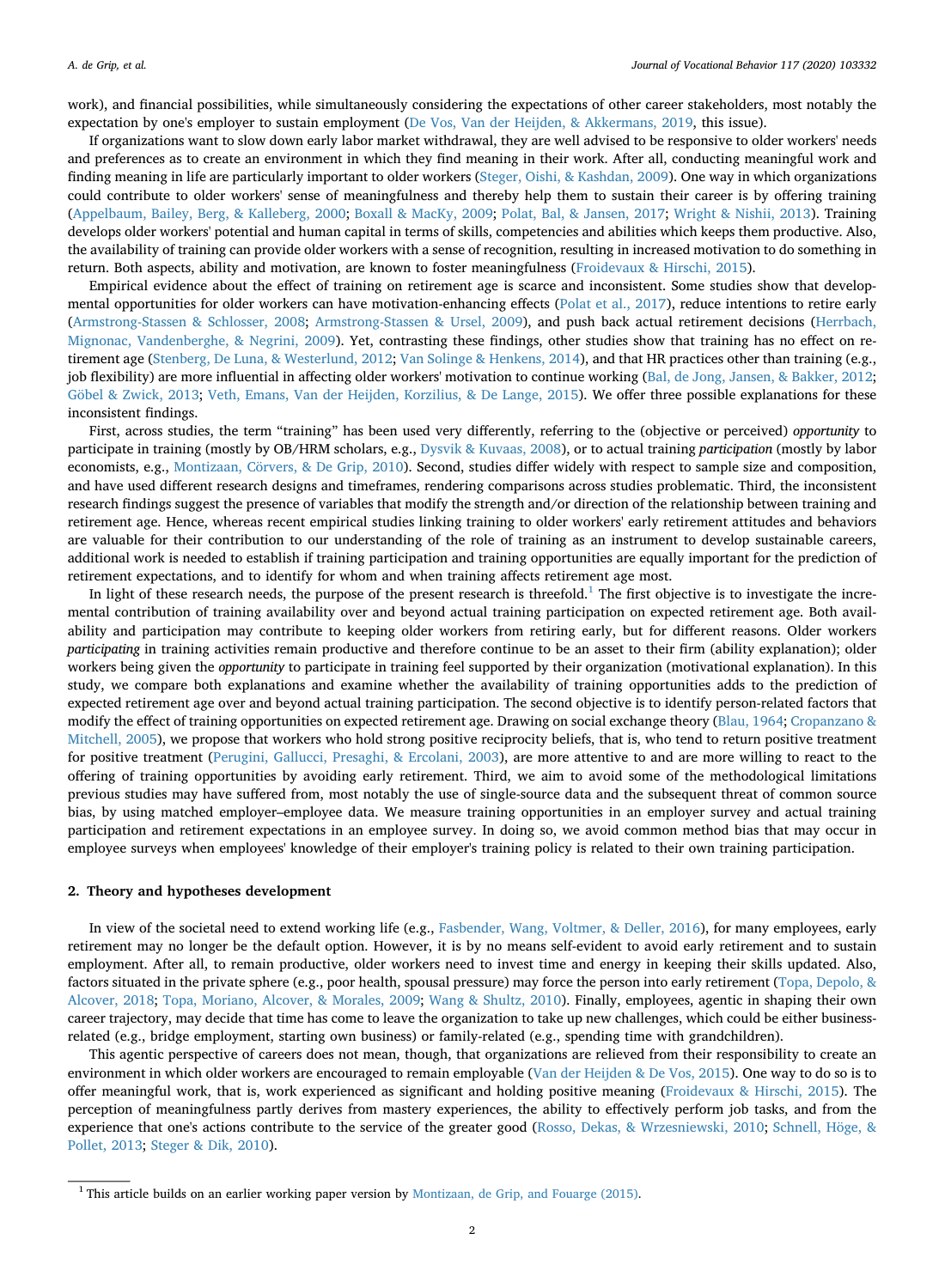Developmental opportunities, such as training courses, may add to the perception of meaningfulness, and hence, to sustained employment of older workers in two key ways. First, training improves employees' individual knowledge, skills, and abilities (KSAs). It provides employees with an update of their KSAs and, as such, is instrumental in compensating for older workers' skills depreciation [\(Beier, Teachout, & Cox, 2012;](#page-13-10) [Bishop, 1997](#page-13-11); [De Grip & Van Loo, 2002\)](#page-13-12). Research shows that older workers benefit from training, specifically if the training is designed to accommodate their needs [\(Callahan, Kiker, & Cross, 2003\)](#page-13-13). Because of the performance and productivity increases that follow from training [\(Barrett & O'Connell, 2001](#page-13-14); [Conti, 2005](#page-13-15); [Konings & Vanormelingen, 2015;](#page-14-17) [Zwick,](#page-15-9) [2006\)](#page-15-9), and the sense of meaningfulness that accompanies such mastery experiences ([Schnell et al., 2013](#page-14-14)), older workers remain employable and continue to be an asset to their firm. As long as older workers deliver a high rate of return, companies will want to keep them on board [\(Hermansen & Midtsundstad, 2015\)](#page-14-18).

Second, training is presumed to influence workers' retirement age through a motivational pathway. Social exchange theory [\(Blau,](#page-13-8) [1964;](#page-13-8) [Cropanzano & Mitchell, 2005](#page-13-9)) posits that as employees observe that their organization offers them support, they develop an obligation to reciprocate ([Gouldner, 1960](#page-14-19)). Organizations are generally reluctant to invest in older workers. This is because of managerial stereotypical beliefs about older workers' declining abilities ([Maurer, Andrews, & Weiss, 2003;](#page-14-20) [Ng & Feldman, 2012\)](#page-14-21), and because cost-benefit analyses rooted in human capital theory [\(Becker, 1964](#page-13-16)) predicts that offering training to older workers does not contribute to the company's economic interests ([Tsui, Pearce, Porter, & Tripoli, 1997\)](#page-14-22). If organizations, in spite of the psychological and economic barriers, then decide to provide training opportunities to older workers, this may be seen as an act of goodwill and helpfulness toward older workers. As such, older workers, who are known to put a high premium on maintaining and developing one's skills ([Kooij, de Lange, Jansen, & Dikkers, 2008](#page-14-23)), may interpret the provision of training as a strong signal of organizational support [\(Armstrong-Stassen & Ursel, 2009;](#page-13-6) [Herrbach et al., 2009](#page-14-4); [Polat et al., 2017](#page-14-2)).

To the extent that training opportunities are seen as a gesture of organizational support, the norm of reciprocity [\(Gouldner, 1960](#page-14-19)) would suggest that older workers reciprocate the benevolent treatment through increased commitment, identification with organizational goals, and prolonged employment ([Ehrhardt, Miller, Freeman, & Hom, 2011;](#page-14-24) [Rhoades & Eisenberger, 2002;](#page-14-25) [Steger & Dik,](#page-14-15) [2010\)](#page-14-15). In exchange for the goodwill and helpfulness on the part of the organization, older workers are willing to "return the favor" by extending their working life. It is generally favorably for employers when older workers avoid early retirement (unless older workers are underperforming), as this allows companies to reap the benefits of both current and past investments in the human capital of their employees for a longer time. Moreover, it reduces turnover costs, such as replacement costs and indirect costs related to the loss of production or costly overtime hours of the remaining workforce in cases when workers who leave cannot easily be replaced by equally skilled and experienced workers.

So far, we have argued that training participation positively associates with the expected retirement age (ability), as well as that having training opportunities positively associates with the expected retirement age (motivation). For the purpose of this study, we go one step further by positing that training opportunities explain variance in the expected retirement age above and beyond actual training participation. Although older workers can directly benefit from a training when it accommodates their needs and keeps their skills up to date, we expect the offering of training opportunities on top of that to signal organizational support which is independent of the current skills and needs of the worker. The fact that workers are given the opportunity to train, even when they currently do not need to be trained nor suffer from skills depreciation can be interpreted as an act of goodwill as it not only signals employers' concern for the current performance and well-being, but also their concern about future employees' well-being and their desire to develop long-term relationships with them and to provide organizational support [\(Gould-Williams, 2016](#page-14-26)). The motivational pathway explaining the positive relationship between training opportunities and expected retirement age is therefore likely to have an impact over and beyond the pathway via skills, knowledge and abilities.

<span id="page-3-0"></span>**Hypothesis 1.** We expect a positive relation between training opportunities and expected retirement age over and beyond the relation between actual training participation and expected retirement age.

#### *2.1. The moderating role of positive reciprocity beliefs*

Sustainable careers imply a long-term perspective and a focus on continuity [\(De Prins, De Vos, Van Beirendonck, & Segers, 2015](#page-13-17); [De Vos et al., 2019](#page-13-2)). For organizations this means retaining valuable human capital and promoting the workforce's capabilities. For individuals this means developing competencies and talent to ensure sustained employability, while preserving their health and wellbeing [\(De Vos et al., 2019\)](#page-13-2). A new employability-based psychological contract has thus emerged ([Cavanaugh & Noe, 1999](#page-13-18); [Guest,](#page-14-27) [2007\)](#page-14-27), in which employees no longer expect lifetime employment in one organization, but they do expect employers to provide them with opportunities to develop their skills and will safeguard their health and well-being. In return, employers expect employees to reciprocate these corporate investments by showing commitment and flexibility ([Baruch, 2015\)](#page-13-19). It follows that reciprocity can stimulate the stability of contemporary organization-employee relationships and have a positive impact on career sustainability [\(Florea, Cheung, & Herndon, 2013](#page-14-28)).

As indicated above, the norm of reciprocity ([Gouldner, 1960](#page-14-19)) prescribes that employees, when offered the possibility to follow training, should return the favor by acting in a way that benefits the organization, for example by avoiding early retirement. However, norms of reciprocity do not by themselves determine that employer-employee interactions will occur in a quid pro quo fashion ([Umphress, Bingham, & Mitchell, 2010](#page-15-10)). There is strong evidence that individuals differ in the degree to which they endorse reciprocity in social exchange relationships [\(Cropanzano & Mitchell, 2005](#page-13-9)), referred to as positive reciprocity beliefs ([Perugini et al.,](#page-14-9) [2003\)](#page-14-9).

Positive reciprocity beliefs involve the tendency to return positive treatment for positive treatment. People who hold strong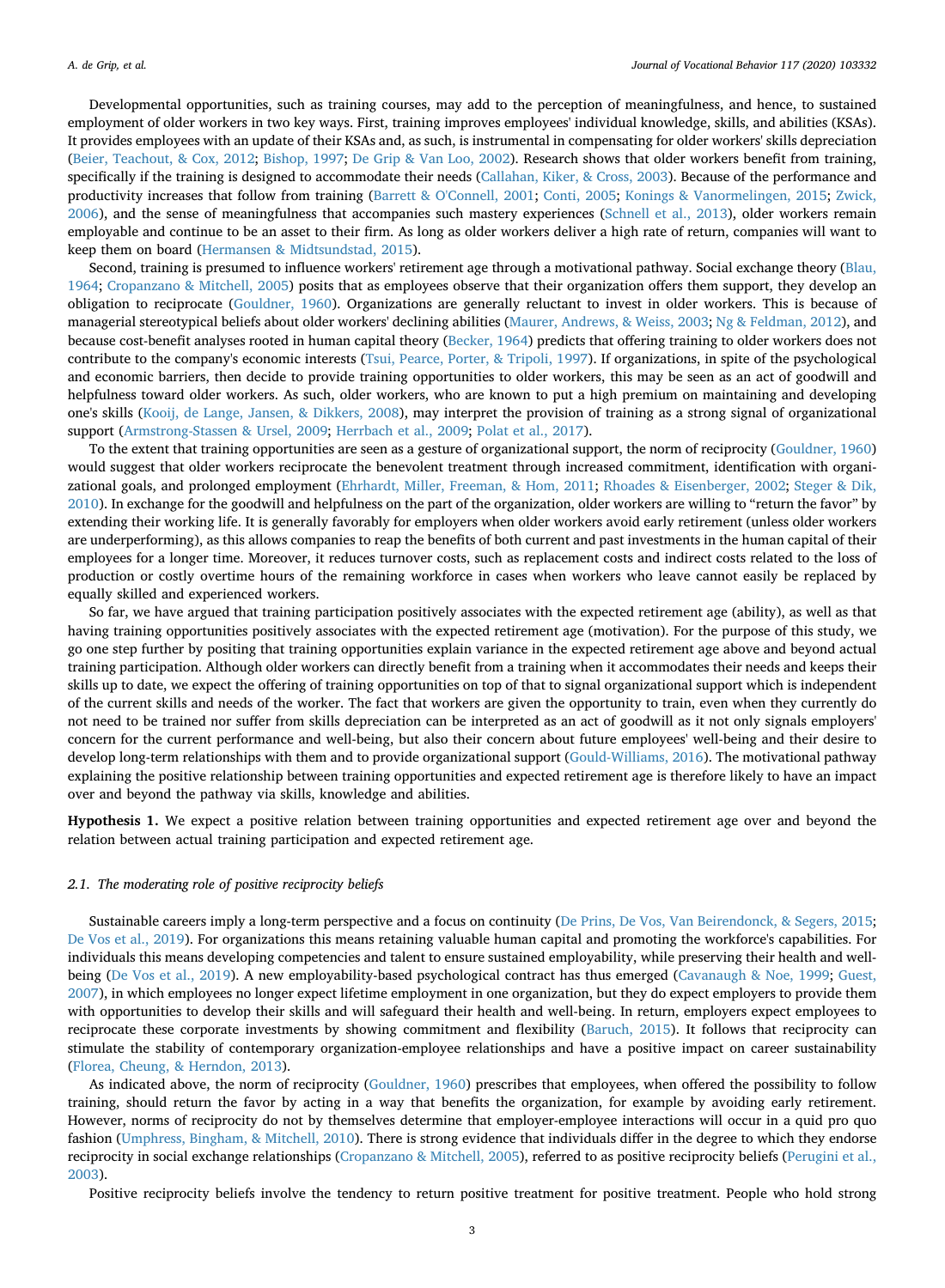positive reciprocity beliefs – positive reciprocators – are especially "attentive to and preferentially willing to react to positive interpersonal behavior" ([Perugini et al., 2003](#page-14-9), p. 255). Positive reciprocators feel more obliged to reciprocate beneficial behavior to other exchange partners, such as their employing organization. Over time, they have learned to return kindness with kindness, and developed a strong preference for behaving in this way. Their counterparts, i.e., those who do not strongly endorse positive reciprocity beliefs, feel little, if any obligation to reciprocate behavior, regardless of the favors provided by their exchange partner [\(Umphress et al., 2010\)](#page-15-10). We posit that strong positive reciprocity beliefs will influence individuals' decision to avoid early retirement when given access to training. Employees who are offered training feel obliged to return the favor by prolonging their stay with the organization. This effect will intensify if they have strong positive reciprocity beliefs.

<span id="page-4-1"></span>**Hypothesis 2.** The positive relation between training opportunities and expected retirement age is stronger for workers with high than for workers with low levels of positive reciprocity.

#### **3. Method**

#### *3.1. Procedure and participants*

We use matched employer–employee survey data for the Dutch public and privatized sectors to examine the relation between provision of training opportunities as reported by employers and the expected retirement age of their employees as measured in an employee survey. The employer-employee surveys were gathered in 2012. In the first week of April 2012 12,600 employees born between 1946 and 1975 received an email to participate in our web-based survey.

The survey included questions about retirement expectations, training participation and employee personality. 5716 individuals completed the questionnaire. For the employer survey, we sent an e-mail in April 2012 to all 2500 employers in the public and privatized sectors with a link to the web-based survey. The employer survey included questions on training provision and the financial health of the organization. The e-mail was sent to HR-managers and managing directors who are responsible for HR practices and all retirement related issues within their organizations.[2](#page-4-0) The survey was answered by 783 employers.

We were able to match the survey data of 1337 employees to the answers of 363 employers. Because of partial non-response to questions relevant to our analyses, we base our estimations on 880 employees matched to 284 employers (37% is female; 70% is highly educated). The average expected retirement age = 65.1 years. However, there are considerable peaks in the distribution at specific retirement ages: 28% of the sample population expects to retire at age 65 and 25% at age 67. Employees are on average 55.7 years old (range: 35–65) and have 11.5 years of firm tenure (range: 0–47). The advantage of having relatively older workers in our estimation sample is that they are likely to have more precise expectations regarding their retirement compared to younger workers ([Ekerdt, Kosloski, & DeViney, 2000\)](#page-14-29).

Important to note here is that no serious selection issues are at play when we match data from the employee survey to the data from the employer survey. For example, the overall distribution of workers across sectors in our estimation matched sample is roughly similar to that in the sample of workers before the match. More importantly, the characteristics of employees who could be matched to their organization are very similar to those of employees who could not be matched. Likewise the characteristics of employers who could be matched to their employees are very similar to those of employers who could not be matched (tables are available from the authors upon request).

#### *3.2. Measures*

#### *3.2.1. Employee survey*

*Retirement expectations* are measured using the item "At what age do you expect to retire?" to which respondents could reply in full years using pre-coded answers ranging from 55 to 70 years old (in steps of one year). This measure has been widely used in previous research on retirement expectations and behavior, and has been shown to be a good predictor for actual retirement behavior [\(Das,](#page-13-20) [Dominitz, & van Soest, 1999;](#page-13-20) [Dominitz, 2001](#page-14-30); [Hurd, 2009;](#page-14-31) [Keane & Runkle, 1990](#page-14-32); [Stephens Jr., 2004](#page-14-33)). [Lindeboom and Montizaan](#page-14-34) [\(2018\)](#page-14-34) further showed that Dutch public sector employees are well informed about their pension rights and can predict adequately their retirement date. They calculated the correlation between the expected retirement age in 2010 and the actual retirement age measured in 2014 of public sector employees born in the years 1949 or 1950. Expected retirement was measured using the exact same survey question as used in this study, while actual retirement was measured in registered data from the public sector's pension fund. Lindeboom and Montizaan found a strong correlation  $(r = 0.49, p = 0.00)$  between retirement age expectations and the later actual retirement age.

*Positive reciprocal orientation* is measured with the reciprocity scale developed by [Perugini et al. \(2003\).](#page-14-9) They performed comprehensive validation tests and assessed the predictive power of their reciprocity scale. We included the three items with the highest factor loadings for positive reciprocity in our survey. The behavioral validity of these items is further confirmed by others [\(Dohmen,](#page-14-35) [Falk, Huffman, & Sunde, 2009;](#page-14-35) [Montizaan, De Grip, Cörvers, & Dohmen, 2016](#page-14-36)). Respondents had to indicate how well they identified

<span id="page-4-0"></span><sup>&</sup>lt;sup>2</sup> Of these HR-managers and managing directors, 7.0% were Personnel or HR director, 53.0% were Personnel or HR advisor, 17.8% were Personnel or junior managers, 2.5% were General or senior managers, 1.9% were general director, and 17.8% had another job description (e.g., board members, team managers, management assistant, school principal, rector, coordinator, or administrator).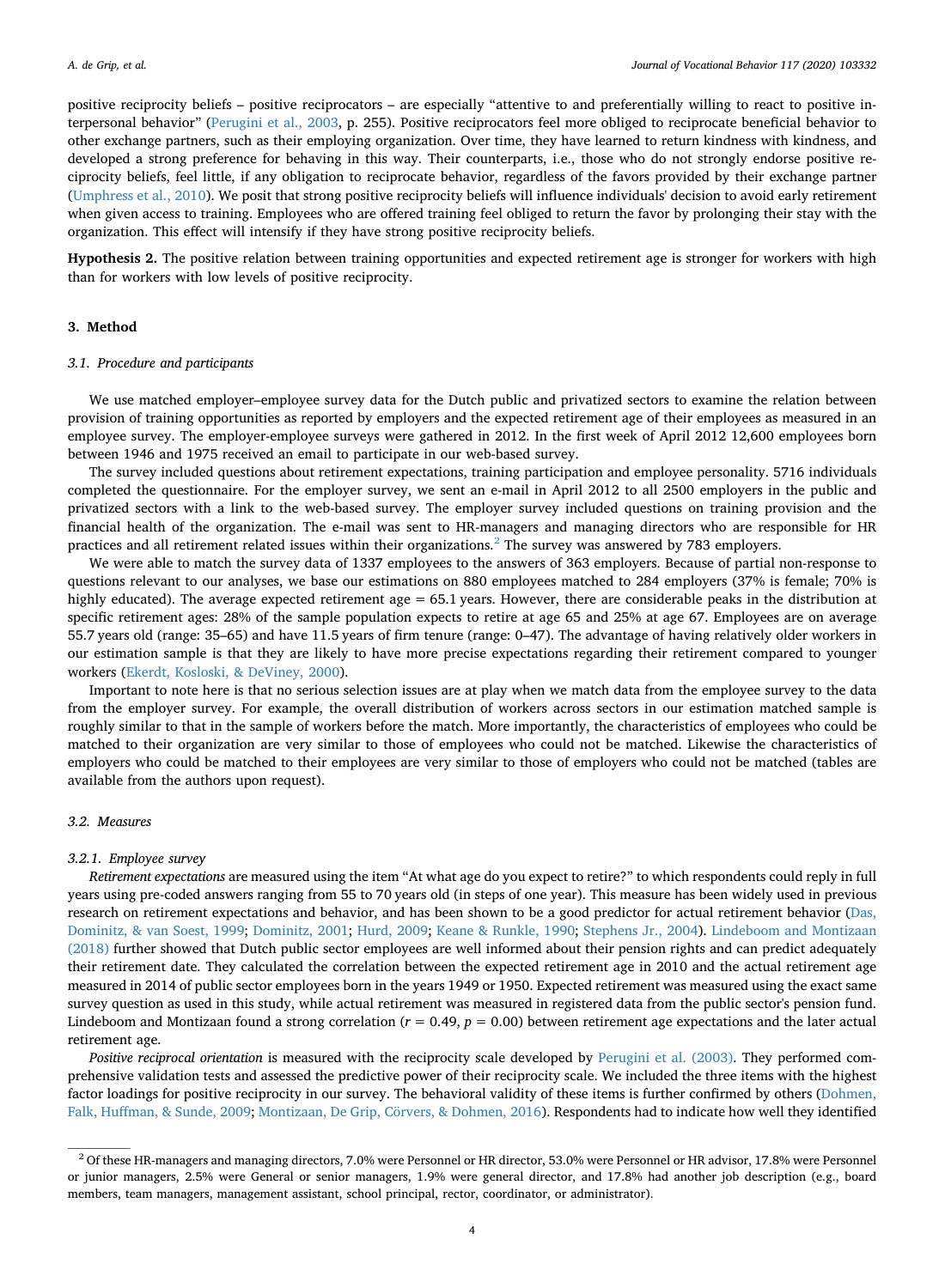themselves with each of the following three statements: 1) "If someone does me a favor, I am prepared to return it"; 2) "I go out of my way to help somebody who has been kind to me before"; 3) "I am ready to undergo personal costs to help somebody who helped me before". Participants responded on a five-point Likert scale ranging from 1 "*does not apply to me at all*" to 5 "*applies perfectly to me*".

We first take the arithmetic average of a respondent's answers to these three items. Cronbach's alpha was 0.704. The indicator for positive reciprocity is divided into quartiles – from low reciprocal (Q1) to high reciprocal (Q4). There are two main reasons why we use an ordinal approach: First, the tail on the left side of the distribution is rather long and we have only a few observations for scores 1 until 2.5. Including this long tail would lead to serious problems in our estimations of the interaction effects and the calculation of the corresponding margin plots. Second, previous studies showed that the impact of reciprocal inclinations on behavior is often nonlinear (e.g., [Montizaan et al., 2016\)](#page-14-36). By using an ordinal scale, we do not have to maintain the restrictive assumption that the interaction effect of positive reciprocity and training opportunities is linear (for an in-depth discussion, see [Hainmueller, Mummolo,](#page-14-37) [& Xu, 2019\)](#page-14-37).

#### *3.2.2. Employer survey*

Training opportunities for older workers in the company are evaluated by employers using two items ("Extra education or training participation", and "Training aimed at rethinking the professional career and retirement"). Employers could answer these items on a five-point Likert scale ranging from 1 "not applied to any older employee" to 5 "applied to all older employees". We standardized our measure of training opportunities to mean 0 and standard deviation 1. The interitem correlation is 0.569.

#### *3.2.3. Control variables*

Actual *training participation* is measured by a dummy variable asking employees whether they participated in any training course in the preceding year ( $0 = \text{``no''}; 1 = \text{``yes''}.$  Other control variables that are included in our analyses are: age (in years), gender  $(0 = "woman"; 1 = "man");$  married  $(0 = "no"; 1 = "yes");$  wage (measured in natural logarithm), educational level ("low", "intermediate" and "high"), and the sector of employment ("government", "education", "privatized sector"). Age is a vital control variable to include in analyses on retirement behavior as the generosity of pension rights has continuously declined over the last decade in the Netherlands. Due to transition arrangements in the Dutch pension system older cohorts retain higher benefits compared to younger cohorts, enabling them to retire earlier ([De Grip, Fouarge, & Montizaan, 2013](#page-13-21)). Firm tenure is included as individual pension rights increase with each year of additional tenure. Firm tenure is derived from register data from the public sector's pension fund which is matched on the individual level to the employee survey. Wage and education levels are further proxies for the degree to which workers can afford early retirement. Higher wages and higher education levels are associated with more private pension wealth. Gender, and marital status are important as control variables because the decision to retire is often taken on the household level where both partners have different bargaining positions ([Szinovacz & DeViney, 2000](#page-14-38); [Van Solinge & Henkens, 2005\)](#page-15-11). The sector of employment is included in the analyses because pension schemes are negotiated on the sectoral level in the Netherlands, implying that small differences exist in the pension schemes across sectors.

#### *3.3. Analyses*

Our hypotheses were tested using the marginal effects from ordered probit analyses (using Stata). As the distribution of the expected retirement age has peaks at certain ages we cannot use ordinary least squares (OLS) regressions. The ordered probit model takes these peaks explicitly into account as it is used to estimate relations between an ordinal dependent variable and a set of independent variables. In ordered probit, an underlying score is estimated as a linear function of the independent variables and a set of cutpoints.

We also need to deal with the nested structure of our data, as we observe multiple employee observations for a number of organizations. We therefore checked whether the use of multilevel ordered probit models should be preferred over simple ordered probit models (see [Appendix A](#page-12-0)). Although our data has a nested structure, our sample is not large enough to uncover within-employer variation in expected retirement age. This is because we match only 880 employees to 284 employers, implying that the average number of employees per employer is still rather small. When we take a closer look at the data, we observe that for 142 employers (about 50% of the employer sample), we only have one employee observation. For 56 employers, we only have two employee observations. It is therefore not surprising that we are not able to identify within employer-variation in this sample. Moreover, it is important to realize that all employees are covered by the same pension fund and that most basic labor conditions in the public sector in the Netherland, except for training policies, are arranged on the sector level in so called collateral agreements. As such, it is also not surprising that most variation in the expected retirement age resides at the individual level.

We therefore proceed with ordered probit models without the multilevel structure in our main analyses. However, to take into account that we have for half of our sample multiple observations per employer, we follow [Rogers' \(1993\)](#page-14-39) and [Wooldridge's \(2002\)](#page-15-12) suggestion to use a sandwich estimator to allow for intragroup correlation on the organizational level. With our type of data, it remains generally wise to cluster on the dimension of the organizational effect as heteroskedasticity is almost certain to exist in the residuals at the organizational level ([Rogers, 1993;](#page-14-39) [Wooldridge, 2002](#page-15-12)).

#### **4. Results**

[Table 1](#page-6-0) shows the means, standard deviations and Pearson product-moment correlations for all the variables. [Table 2](#page-7-0) shows the results of the ordered probit model with clustered standard errors with which we test [Hypothesis 1,](#page-3-0) stating that there exists a positive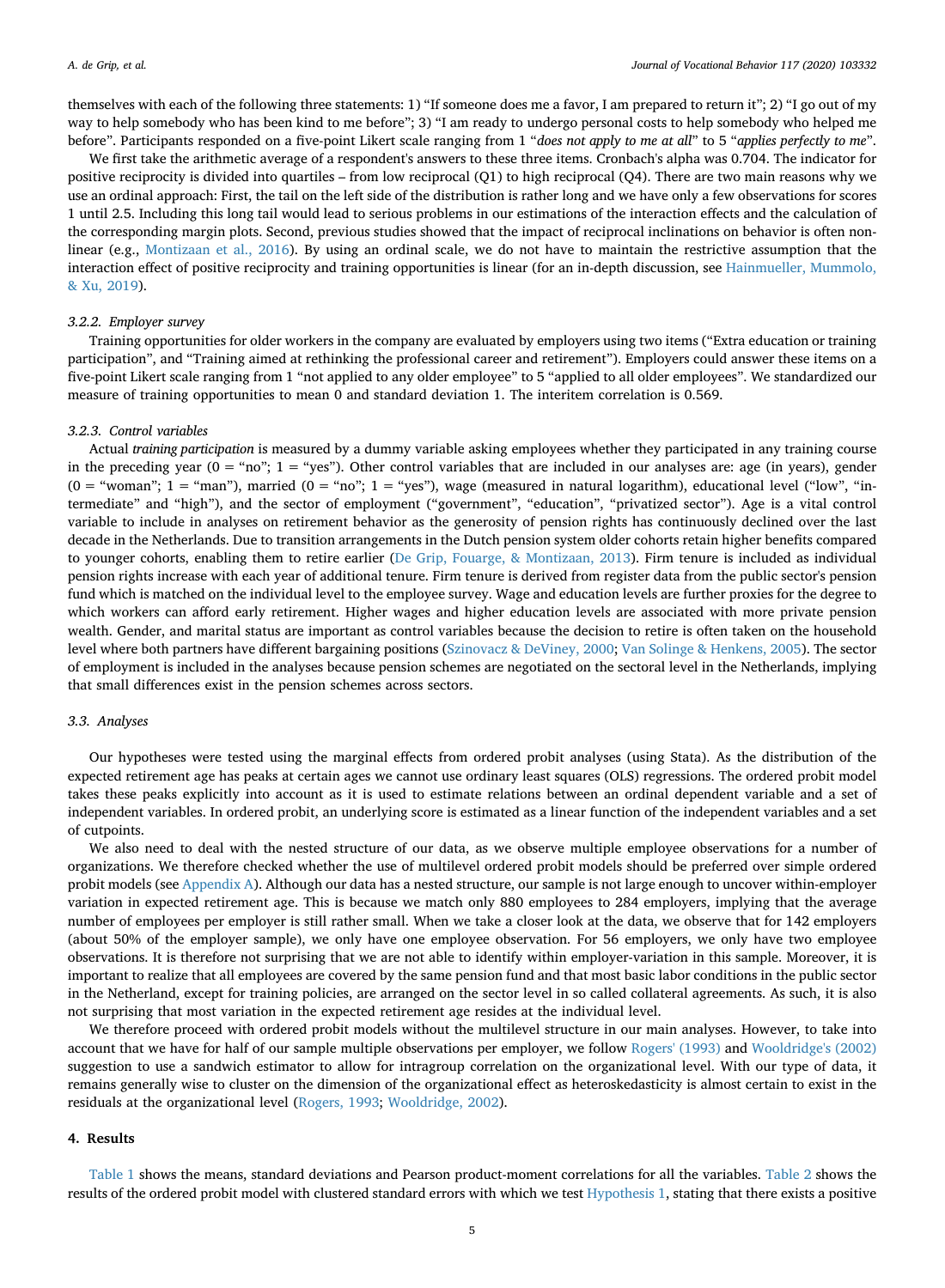<span id="page-6-2"></span><span id="page-6-1"></span><span id="page-6-0"></span>

| Table          | Sample means, standard deviations, and correlations.                                                                                                                                       |       |      |                                                                                      |          |                                                                                                                                                                                            |                                                          |                                                                    |                                                  |                                             |                                                                |                                                             |                                 |                                      |                              |               |
|----------------|--------------------------------------------------------------------------------------------------------------------------------------------------------------------------------------------|-------|------|--------------------------------------------------------------------------------------|----------|--------------------------------------------------------------------------------------------------------------------------------------------------------------------------------------------|----------------------------------------------------------|--------------------------------------------------------------------|--------------------------------------------------|---------------------------------------------|----------------------------------------------------------------|-------------------------------------------------------------|---------------------------------|--------------------------------------|------------------------------|---------------|
|                |                                                                                                                                                                                            | z     | GS   |                                                                                      | $\sim$   | 3                                                                                                                                                                                          | 4                                                        | 5                                                                  | $\circ$                                          | $\overline{ }$                              | ∞                                                              | G                                                           | $\overline{10}$                 | $\Xi$                                | $\overline{12}$              | $\frac{3}{2}$ |
|                | Expected retirement age<br>Training                                                                                                                                                        | 65.08 | 2.24 |                                                                                      |          |                                                                                                                                                                                            |                                                          |                                                                    |                                                  |                                             |                                                                |                                                             |                                 |                                      |                              |               |
|                | Training opportunities                                                                                                                                                                     | 0.41  | 0.96 | 0.01                                                                                 |          |                                                                                                                                                                                            |                                                          |                                                                    |                                                  |                                             |                                                                |                                                             |                                 |                                      |                              |               |
| S              | Training participation                                                                                                                                                                     | 0.62  | 0.49 | 0.04                                                                                 | $0.01\,$ |                                                                                                                                                                                            |                                                          |                                                                    |                                                  |                                             |                                                                |                                                             |                                 |                                      |                              |               |
|                | Employee characteristics                                                                                                                                                                   |       |      |                                                                                      |          |                                                                                                                                                                                            |                                                          |                                                                    |                                                  |                                             |                                                                |                                                             |                                 |                                      |                              |               |
|                | Age                                                                                                                                                                                        | 55.72 | 6.18 |                                                                                      |          |                                                                                                                                                                                            |                                                          |                                                                    |                                                  |                                             |                                                                |                                                             |                                 |                                      |                              |               |
| Б              | Gender (male $= 1$ )                                                                                                                                                                       | 0.61  | 0.48 | $-0.0 -$                                                                             |          |                                                                                                                                                                                            |                                                          |                                                                    |                                                  |                                             |                                                                |                                                             |                                 |                                      |                              |               |
| ۰              | Married                                                                                                                                                                                    | 0.84  | 0.37 |                                                                                      |          |                                                                                                                                                                                            |                                                          |                                                                    |                                                  |                                             |                                                                |                                                             |                                 |                                      |                              |               |
| $\overline{ }$ | Wage (in log)                                                                                                                                                                              | 10.86 | 0.28 | $-0.13$<br>$-0.02$<br>$-0.10$<br>$-0.01$<br>$-0.03$<br>$-0.03$<br>$-0.03$<br>$-0.03$ |          |                                                                                                                                                                                            |                                                          |                                                                    |                                                  |                                             |                                                                |                                                             |                                 |                                      |                              |               |
| $\infty$       | Firm tenure                                                                                                                                                                                | 11.50 | 8.84 |                                                                                      |          |                                                                                                                                                                                            |                                                          |                                                                    |                                                  |                                             |                                                                |                                                             |                                 |                                      |                              |               |
| G              | Low education level                                                                                                                                                                        | 0.05  | 0.23 |                                                                                      |          |                                                                                                                                                                                            |                                                          |                                                                    |                                                  |                                             |                                                                |                                                             |                                 |                                      |                              |               |
| $\Xi$          | High education level                                                                                                                                                                       | 0.70  | 0.45 |                                                                                      |          |                                                                                                                                                                                            |                                                          |                                                                    |                                                  |                                             |                                                                |                                                             |                                 |                                      |                              |               |
| 급              | Positive reciprocity                                                                                                                                                                       | 3.99  | 0.47 | 0.01                                                                                 |          | $\begin{array}{r} -0.13^{***} \\ -0.11^{***} \\ -0.01 \\ -0.01 \\ -0.04 \\ -0.12^{***} \\ -0.13^{***} \\ -0.12^{***} \\ -0.12^{***} \\ -0.10^{***} \\ -0.01 \\ -0.01 \\ -0.01 \end{array}$ | $0.18$<br>$0.01$<br>$0.13$<br>$0.23$<br>$0.06$<br>$0.01$ | $0.14$<br>$0.29$<br>$0.15$<br>$0.04$<br>$0.02$<br>$0.02$           | $0.13$<br>$0.03$<br>$0.05$<br>$-0.04$<br>$-0.00$ | $0.06$ **<br>- 0.27 ***<br>0.49 ***<br>0.04 | $-0.01$<br>$-0.07**$<br>$-0.05$                                | $-0.36***$                                                  | $0.10***$                       |                                      |                              |               |
|                | Other Employer characteristics                                                                                                                                                             |       |      |                                                                                      |          |                                                                                                                                                                                            |                                                          |                                                                    |                                                  |                                             |                                                                |                                                             |                                 |                                      |                              |               |
| $^{12}$        | Sector: Government                                                                                                                                                                         | 0.44  | 0.50 | $-0.05$<br>0.07 ***                                                                  |          |                                                                                                                                                                                            | $-0.07$<br>0.09 ***<br>0.00<br>869                       | $\begin{array}{l} 0.13*** \\ -0.25*** \\ -0.01 \\ 869 \end{array}$ | $-0.04$<br>$-0.01$<br>0.04<br>869                | $-0.07**$<br>$-0.02$<br>$-0.04$<br>869      | $\begin{array}{l}0.14***\ -0.15***\ -0.12***\ -869\end{array}$ |                                                             |                                 |                                      |                              |               |
| $\frac{3}{2}$  | Sector: Education                                                                                                                                                                          | 0.43  | 0.50 |                                                                                      |          |                                                                                                                                                                                            |                                                          |                                                                    |                                                  |                                             |                                                                | $\begin{array}{c} 0.02 \\ -0.06 \\ 0.03 \\ 869 \end{array}$ |                                 | $-0.02$<br>$-0.01$<br>$-6.01$<br>869 | $-0.77***$<br>$-0.01$<br>869 |               |
|                | Bad financial health                                                                                                                                                                       | 0.64  | 0.48 | 0.03                                                                                 |          |                                                                                                                                                                                            |                                                          |                                                                    |                                                  |                                             |                                                                |                                                             |                                 |                                      |                              | $0.01***$     |
|                | Observations                                                                                                                                                                               | 869   | 869  | 869                                                                                  | 869      |                                                                                                                                                                                            |                                                          |                                                                    |                                                  |                                             |                                                                |                                                             | $-0.16$<br>0.32…<br>0.06<br>869 |                                      |                              | 869           |
|                | Note. For educational level, intermediate vocational education serves as reference category; for sector, private sector serves as reference category.<br>*** $p < 0.01$ .<br>** $p < 0.05$ |       |      |                                                                                      |          |                                                                                                                                                                                            |                                                          |                                                                    |                                                  |                                             |                                                                |                                                             |                                 |                                      |                              |               |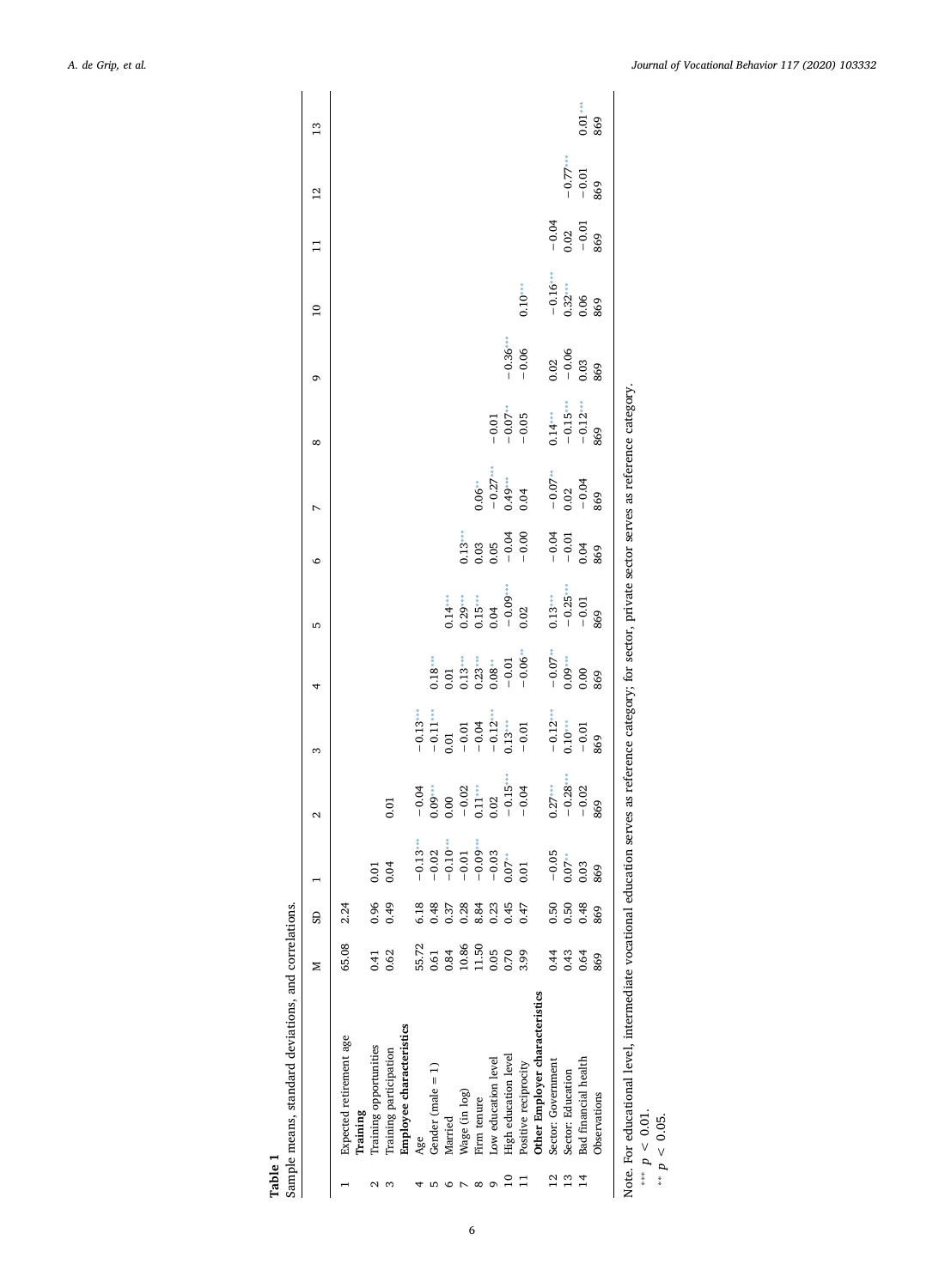#### <span id="page-7-0"></span>**Table 2**

Results of the Ordered Probit Model with Clustered Standard Errors.

| Dependent variable: Expected<br>retirement age | Unstandardized probit coefficients (B) without training<br>opportunities in the equation |         | Unstandardized probit coefficients (B) with training<br>opportunities in the equation |         |
|------------------------------------------------|------------------------------------------------------------------------------------------|---------|---------------------------------------------------------------------------------------|---------|
| Training                                       |                                                                                          |         |                                                                                       |         |
| Training opportunities                         |                                                                                          |         | $0.086***$                                                                            | (0.042) |
| Training participation                         | 0.062                                                                                    | (0.062) | 0.056                                                                                 | (0.062) |
| Employee characteristics                       |                                                                                          |         |                                                                                       |         |
| Age                                            | $-0.032***$                                                                              | (0.007) | $-0.032***$                                                                           | (0.006) |
| Gender                                         | 0.084                                                                                    | (0.084) | 0.088                                                                                 | (0.082) |
| Married                                        | $-0.328***$                                                                              | (0.088) | $-0.336***$                                                                           | (0.087) |
| Wage (in log)                                  | 0.053                                                                                    | (0.148) | 0.042                                                                                 | (0.148) |
| Low education level                            | 0.003                                                                                    | (0.156) | 0.013                                                                                 | (0.160) |
| High education level                           | 0.067                                                                                    | (0.111) | 0.087                                                                                 | (0.109) |
| Firm tenure                                    | $-0.007***$                                                                              | (0.004) | $-0.007***$                                                                           | (0.003) |
| Other Employer characteristics                 |                                                                                          |         |                                                                                       |         |
| Sector: Government                             | 0.096                                                                                    | (0.134) | 0.079                                                                                 | (0.124) |
| Sector: Education                              | 0.185                                                                                    | (0.151) | 0.212                                                                                 | (0.142) |
| Pseudo R-square                                | 0.0227                                                                                   |         | 0.0239                                                                                |         |
| <b>Observations</b>                            | 869                                                                                      |         | 869                                                                                   |         |

Note. For educational level, intermediate vocational education serves as reference category; for sector, private sector serves as reference category. Clustered standard errors in parentheses.

Training opportunities and all other employer characteristics are measured in the employer survey. Training participation and the employee characteristics are measured in the employee survey.

<span id="page-7-1"></span>\*\*\*  $p$  < 0.01.

association between training opportunities and expected retirement age over and beyond the association between training participation and expected retirement age. As can be seen from the table, the expected age of retirement of employees is positively related to the organization's provision of training opportunities (*β* = 0.084, *p* < 0.05). This finding is consistent with [Hypothesis 1](#page-3-0) and indicates that a one standard deviation increase in training opportunities is associated with a 1 month later retirement. We do not find a significant relation between actual training participation and the expected retirement age. We do observe that age ( $\beta$  = -0.034,  $p < 0.01$ ) and being married ( $\beta = -0.336$ ,  $p < 0.01$ ) both are negatively associated with the expected retirement age.

We then tested whether the relation between training opportunities and expected retirement age is stronger when positive reciprocity beliefs are high versus low. [Table 3](#page-8-0) presents the results of the ordered probit estimations in which we add our indicator for positive reciprocity (Column 1) and the estimations in which we include the interaction terms between the four quartiles of positive reciprocity and our training opportunities indicator (Column 2). The results show a significant positive interaction effect between the highest positive reciprocity quartile and training opportunities (*β* = 0.503, *p* < 0.05). The main effect of training opportunities is no longer significant when the interaction term is included. As can be seen from [Fig. 1](#page-8-1), the positive relation between training opportunities and expected retirement age is indeed stronger for employees with strong positive reciprocal inclinations. Employees who are strongly positively reciprocal and have training opportunities expect to work approximately 6 months longer than strongly positively reciprocal employees without training opportunities and 5 months longer than employees with training opportunities who are the least positive reciprocal. This result also holds when in a robustness analysis we replace the interaction terms between the four quartiles of positive reciprocity with a continuous reciprocity variable. The coefficient of the interaction effect between training and the continuous reciprocity variable is statistically significant at the 1%-level (*β* = 0.236, *p* < 0.01). [Hypothesis 2](#page-4-1) is thus confirmed.

#### *4.1. Supplementary analyses*

Aside from the empirical validation of our hypotheses, we performed a supplementary analysis to examine whether training opportunities, positive reciprocity and financial health of the organization interact in predicting expected retirement age. Specifically, we tested the possibility that positive reciprocators are more appreciative of training opportunities if their company is financially healthy, and that they are less inclined to 'return the training favor' if their company is experiencing financial turmoil. In the latter case, training opportunities may signal the exact opposite of favor-doing, namely that management aims to increase organizational flexibility, to identify skill gaps within the existing workforce, to redeploy staff and to find suitable alternative employment within the organization. In short, when organizations experience financial distress, training opportunities may reflect management's interest in increasing cost effectiveness rather than serving employees' well-being and development. As a proxy for the *financial health of the organization* we make use of the answers to two employer survey items. The first item asked employers to describe the financial situation of your organization ( $0 =$  "good";  $1 =$  "bad"). The second item asked employers whether they expect reductions in their workforce in the coming year  $(0 = "no"; 1 = "yes").$  Previous studies have shown that financial shocks and workforce reductions are closely related (e.g., [Boeri, Garibaldi, & Moen, 2013](#page-13-22); [Greenwood, Díaz, Li, & Lorente, 2010\)](#page-14-40). Moreover, many corporate executives believe that when a company gets into financial trouble due to declining sales or rising costs, cutting the size of the organization to reduce fat and waste is a normal, effective response ([De Meuse, Bergmann, Vanderheiden, & Roraff, 2004](#page-13-23)).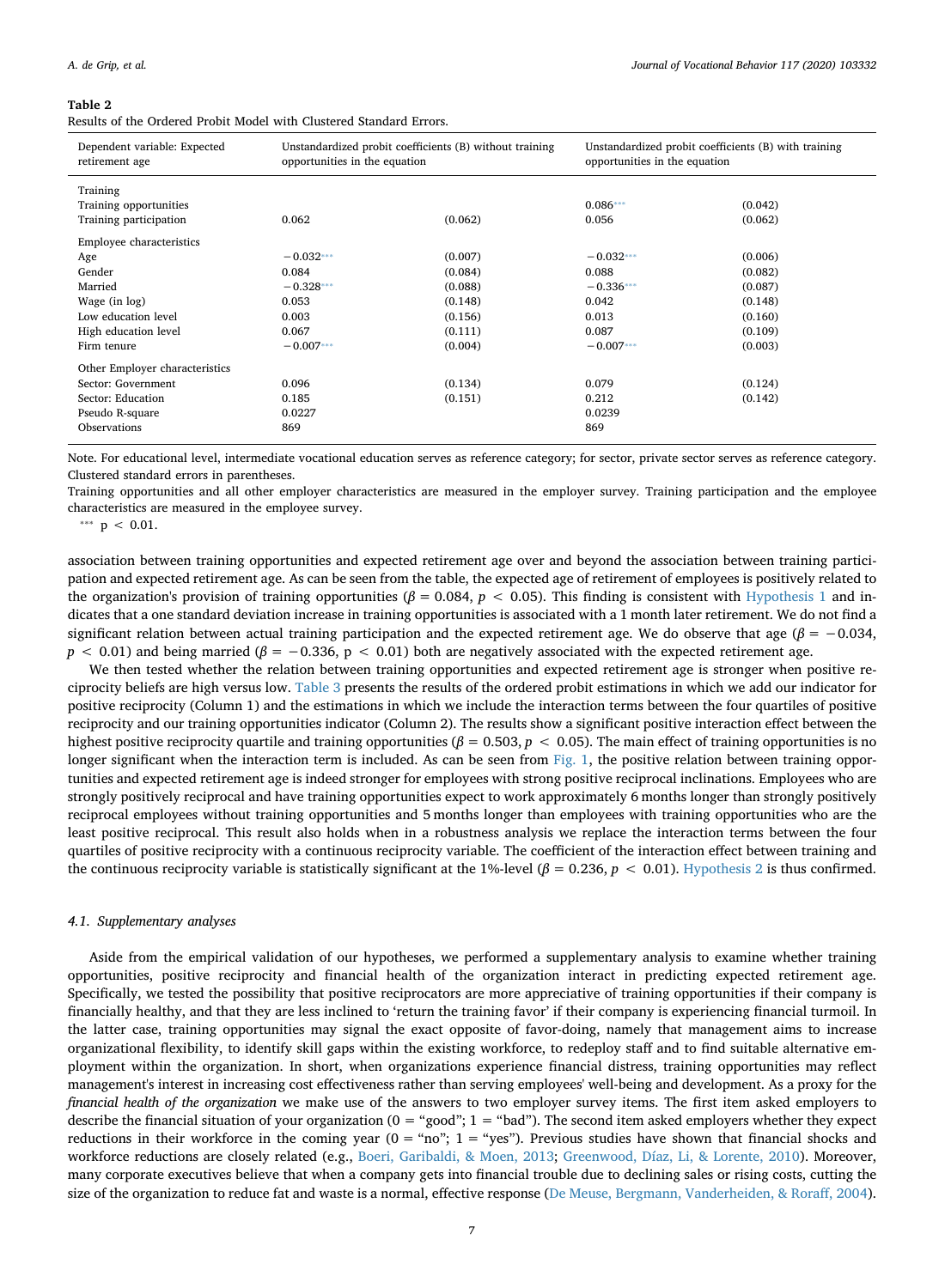#### <span id="page-8-0"></span>**Table 3**

Two-way interaction between training opportunities and positive reciprocity.

| Dependent variable: Expected retirement<br>age | Unstandardized probit coefficients (B) without interaction<br>terms in the equation |         | Unstandardized probit coefficients (B) with interaction<br>terms in the equation |         |
|------------------------------------------------|-------------------------------------------------------------------------------------|---------|----------------------------------------------------------------------------------|---------|
| Training and reciprocity                       |                                                                                     |         |                                                                                  |         |
| Training opportunities                         | $0.086**$                                                                           | (0.042) | 0.018                                                                            | (0.060) |
| Training participation                         | 0.055                                                                               | (0.062) | 0.048                                                                            | (0.062) |
| Positive reciprocity Q1                        | $-0.060$                                                                            | (0.079) | $-0.064$                                                                         | (0.089) |
| Positive reciprocity O3                        | $-0.092$                                                                            | (0.102) | $-0.102$                                                                         | (0.113) |
| Positive reciprocity O4                        | 0.022                                                                               | (0.132) | $-0.117$                                                                         | (0.113) |
| Training opportunities * Positive              |                                                                                     |         | 0.008                                                                            | (0.087) |
| reciprocity O1                                 |                                                                                     |         |                                                                                  |         |
| Training opportunities * Positive              |                                                                                     |         | $-0.001$                                                                         | (0.130) |
| reciprocity Q3                                 |                                                                                     |         |                                                                                  |         |
| Training opportunities * Positive              |                                                                                     |         | $0.510***$                                                                       | (0.120) |
| reciprocity O4                                 |                                                                                     |         |                                                                                  |         |
| Employee characteristics                       |                                                                                     |         |                                                                                  |         |
| Age                                            | $-0.031***$                                                                         | (0.006) | $-0.032***$                                                                      | (0.006) |
| Gender                                         | 0.084                                                                               | (0.082) | 0.092                                                                            | (0.081) |
| Married                                        | $-0.340***$                                                                         | (0.089) | $-0.355***$                                                                      | (0.090) |
| Wage (in log)                                  | 0.037                                                                               | (0.148) | 0.059                                                                            | (0.150) |
| Low education level                            | 0.014                                                                               | (0.158) | 0.031                                                                            | (0.153) |
| High education level                           | 0.086                                                                               | (0.107) | 0.070                                                                            | (0.104) |
| Firm tenure                                    | $-0.007***$                                                                         | (0.004) | $-0.008***$                                                                      | (0.004) |
| Other Employer characteristics                 |                                                                                     |         |                                                                                  |         |
| Sector: Government                             | 0.080                                                                               | (0.124) | 0.072                                                                            | (0.129) |
| Sector: Education                              | 0.214                                                                               | (0.143) | 0.212                                                                            | (0.147) |
| Pseudo R-square                                | 0.0242                                                                              |         | 0.0304                                                                           |         |
| Observations                                   | 869                                                                                 |         | 869                                                                              |         |
|                                                |                                                                                     |         |                                                                                  |         |

Note. Marginal effects of an ordered probit analyses. Clustered standard errors in parentheses. For educational level, intermediate vocational education serves as reference category; for sector, private sector serves as reference category; for positive reciprocity, quartile 2 is the reference category. Training opportunities and all other employer characteristics are measured in the employer survey. Training participation, positive reciprocity and the employee characteristics are measured in the employee survey.

<span id="page-8-3"></span>\*\*\*  $p$  < 0.01.

<span id="page-8-2"></span><span id="page-8-1"></span>\*\*  $p$  < 0.05.



**Fig. 1.** Marginal effects of training opportunities on expected retirement age, by level of positive reciprocity (95% confidence intervals).

We construct our measure of financial health by taking the arithmetic average of to these two items  $(r = 0.14)$ .

[Table 4](#page-9-0) shows the estimation results. We again find a positive interaction effect between training opportunities and reciprocity (*β* = 0.897, *p* < 0.05). But we also find that the three-way interaction effect between training opportunity, positive reciprocity beliefs and our proxy for financial health of the organization is negative and statistically significant for the highest quartile of the reciprocity distribution ( $β = 0.546$ ,  $p < 0.05$ ). [Fig. 2](#page-9-1) shows in more detail how we can interpret this result. The most positively reciprocal employees both react to training opportunities by increasing their expected retirement age more than employees who are less positively reciprocal. However, this effect is much stronger when the organization is not expecting to downsize its workforce. A strongly positively reciprocal employee who works in an organization with training opportunities which is not expecting any downsize expects to work almost 1.4 years longer than a strongly positively reciprocal employee who works in an organization with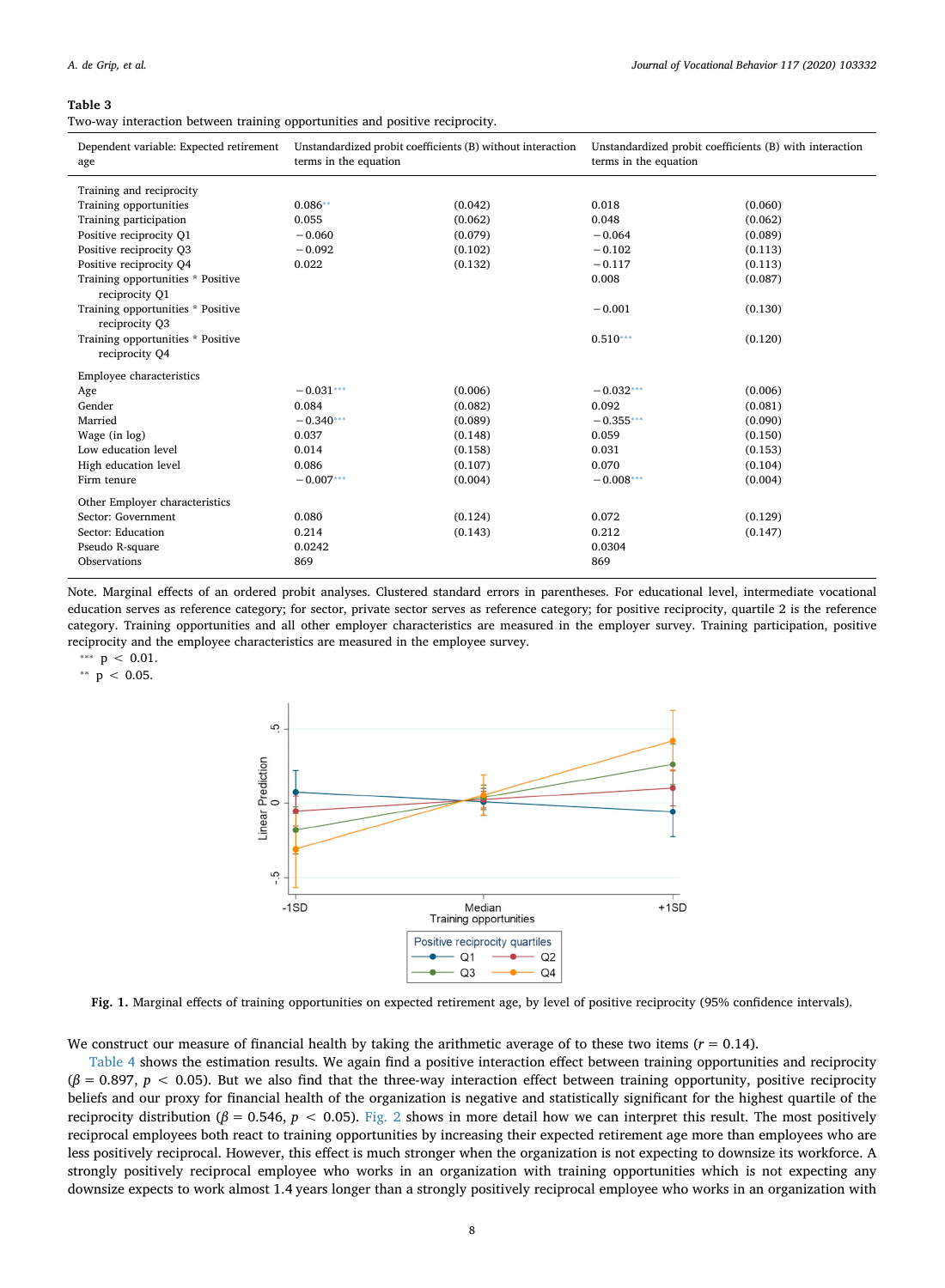#### <span id="page-9-0"></span>**Table 4**

Three-way interaction between training opportunities, positive reciprocity, and financial condition.

| Dependent variable: Expected retirement age                             | Unstandardized probit coefficients (B) |         |
|-------------------------------------------------------------------------|----------------------------------------|---------|
| Training, reciprocity and expected to downsize                          |                                        |         |
| Training opportunities                                                  | $-0.025$                               | (0.098) |
| Positive reciprocity Q1                                                 | $-0.024$                               | (0.292) |
| Positive reciprocity Q3                                                 | $-0.334$                               | (0.240) |
| Positive reciprocity Q4                                                 | $-0.050$                               | (0.344) |
| Training opportunities * Positive reciprocity Q1                        | 0.159                                  | (0.147) |
| Training opportunities * Positive reciprocity Q3                        | 0.109                                  | (0.157) |
| Training opportunities * Positive reciprocity O4                        | $1.159***$                             | (0.234) |
| Financial bad health                                                    | 0.087                                  | (0.235) |
| Training opportunities * Financial bad health                           | 0.131                                  | (0.176) |
| Positive reciprocity Q1 * Financial bad health                          | $-0.140$                               | (0.503) |
| Positive reciprocity O3 * Financial bad health                          | 0.387                                  | (0.520) |
| Positive reciprocity O4 * Financial bad health                          | 0.085                                  | (0.654) |
| Training opportunities * Positive reciprocity Q1 * Financial bad health | $-0.376$                               | (0.288) |
| Training opportunities * Positive reciprocity Q3 * Financial bad health | $-0.305$                               | (0.387) |
| Training opportunities * Positive reciprocity Q4 * Financial bad health | $-1.462***$                            | (0.445) |
| Training participation                                                  | 0.158                                  | (0.141) |
| Employee characteristics                                                |                                        |         |
| Age                                                                     | $-0.030***$                            | (0.007) |
| Gender                                                                  | 0.086                                  | (0.086) |
| Married                                                                 | $-0.323***$                            | (0.096) |
| Wage (in log)                                                           | 0.041                                  | (0.151) |
| Low education level                                                     | 0.059                                  | (0.152) |
| High education level                                                    | 0.048                                  | (0.113) |
| Firm tenure                                                             | $-0.008***$                            | (0.004) |
| Other Employer characteristics                                          |                                        |         |
| Sector: Government                                                      | 0.101                                  | (0.145) |
| Sector: Education                                                       | 0.242                                  | (0.160) |
| Pseudo R-square                                                         | 0.0348                                 |         |
| Observations                                                            | 869                                    |         |

Note. Marginal effects of an ordered probit analyses. Clustered standard errors in parentheses. For educational level, intermediate vocational education serves as reference category; for sector, private sector serves as reference category; for positive reciprocity, quartile 2 (Q2) is the reference category (Q1 is the lowest quartile of reciprocity; Q4 is the highest quartile). Training opportunities, financial bad health, and all other employer characteristics are measured in the employer survey. Training participation, positive reciprocity and the employee characteristics are measured in the employee survey.

<span id="page-9-2"></span><span id="page-9-1"></span>\*\*\*  $p < 0.01$ .





similar training opportunities but needs to downsize its employment.

In a robustness check we also estimated models in which we replaced our financial health measure with the two separate items of financial health. Reassuringly, our results are robust to using the financial health scale or to using the two separate items separately (results available upon request).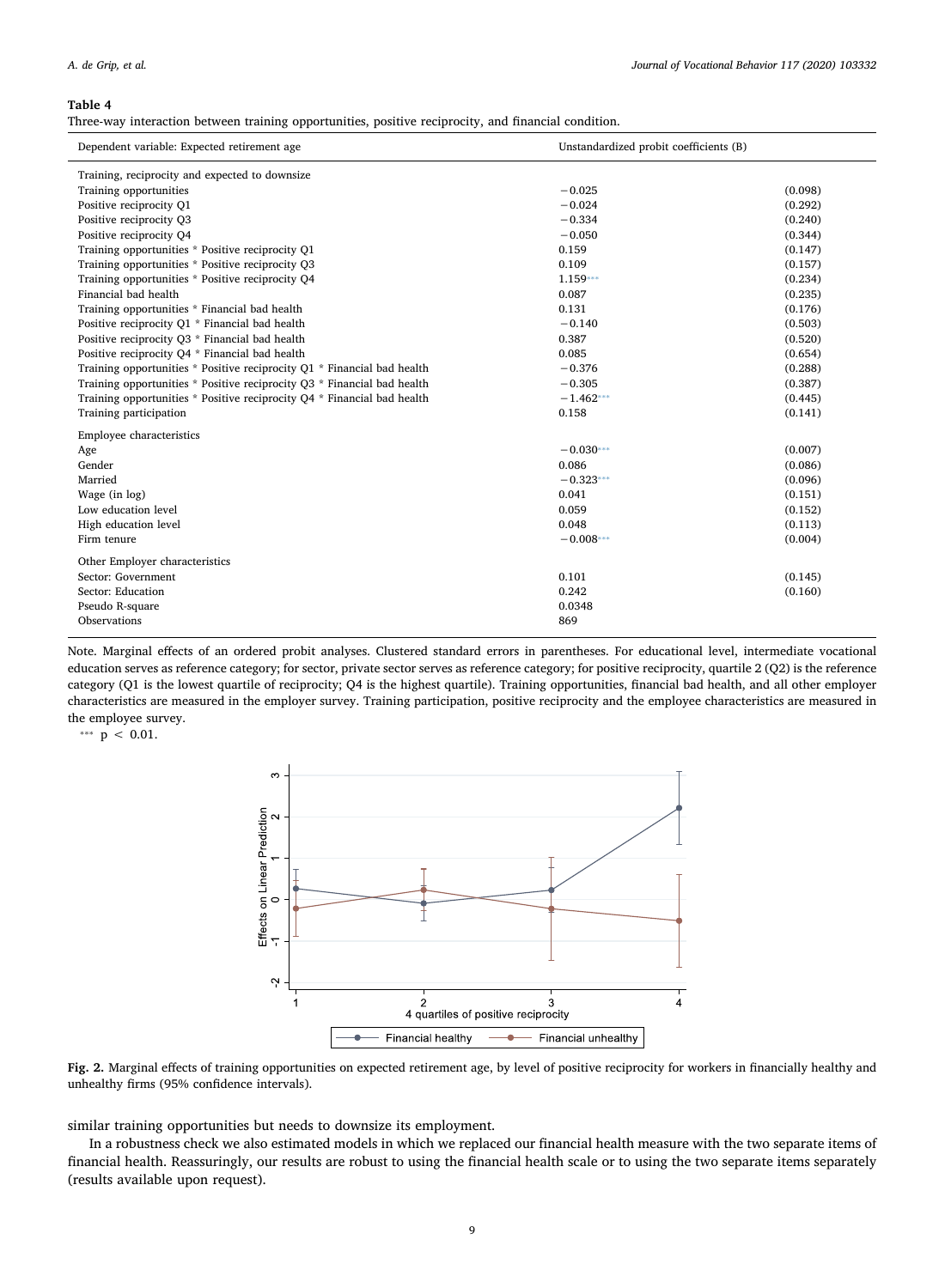#### **5. Discussion**

Sustainability of workers' career is a pressing societal issue in terms of the aging workforce [\(De Vos & Van der Heijden, 2017](#page-14-41)). It is important for older workers to extend their working lives, but to do so, they need to stay flexible through continuous learning and increasing knowledge ([Newman, 2011](#page-14-42)). The present study contends that organizations, by offering training opportunities to older workers, play a key role in the development of older workers' sustainable employment. Using social exchange theory [\(Blau, 1964](#page-13-8); [Cropanzano & Mitchell, 2005\)](#page-13-9) as a theoretical foundation, we examined for whom and when training opportunities serve as an instigator to prolong working life. As hypothesized, our findings show that training opportunities influence the expected retirement age over and beyond training participation, but that this effect only holds for workers with strong positive reciprocity beliefs. Moreover, a supplementary analysis showed that positive reciprocity beliefs strengthened the relation between training opportunities and expected retirement age only when the organization was perceived to be financially healthy. The findings of our study generate some interesting implications for theory and practice.

#### *5.1. Theoretical implications*

Our findings contribute to the literatures on sustainable careers, career management, and older workers in several important ways. First, this study shows that organizations can sustain aging workers into a prolonged working life, while safeguarding their employability, by offering training. The mere availability of training opportunities provides sufficient motivation for older workers with positive reciprocity beliefs to extend their working life. Previous studies highlighted the importance of older workers' participation in training programs for sustaining their employability ([Bishop, 1997;](#page-13-11) [Fouarge & Schils, 2009](#page-14-43); [Groot & Maassen van den Brink,](#page-14-44) [2000;](#page-14-44) [Sanders & De Grip, 2004\)](#page-14-45). These studies are built on the premise that training increases older workers' human capital and can keep them longer in the labor market. However, motivational issues tend to cloud the interpretation of the studies since workers who expect to continue working are more likely to participate in training than workers who expect to retire early. Therefore, as called for by [Fouarge and Schils \(2009\),](#page-14-43) it is important to distinguish between training opportunities and actual training participation. Furthermore, consistent with studies on strategic HRM and career management [\(Baruch & Peiperl, 2000;](#page-13-24) [De Vos & Cambré, 2017](#page-13-25); [Messersmith, Patel, Lepak, & Gould-Williams, 2011](#page-14-46)), we focused on the availability of HR/career management practices, i.e., training, as reported by employers rather than based on employees' perceptions of such practices [\(Kooij, Jansen, Dikkers, & de Lange,](#page-14-47) [2014\)](#page-14-47). The advantage of this matched employer–employee design we used is that it avoids common method bias concerns.

Striking is that training participation had no impact on the expected retirement age, although we argued that training participation would be positively associated to the expected retirement age through the maintenance and improvement of ability. We reasoned that up-to-date skill levels instill a sense of mastery that contributes to the perceived meaningfulness of one's work, and therefore would result in delaying retirement. A tentative explanation for this null finding is that the training participation observed in our sample is highly endogenous and not only depends on motivation, but also on current skills deficiencies of individual employees. Employees who have fully up-to-date skill levels and who are highly productive may have less need to actually participate in a training and may be less willing to retire early. Employees who experience problems to remain productive, however, may be more inclined to retire early due to these problems. This might compensate the positive effect of training participation on the expected retirement age for this latter group.

Our study extends prior research relying on social exchange theory [\(Armstrong-Stassen & Ursel, 2009;](#page-13-6) [Herrbach et al., 2009;](#page-14-4) [Polat](#page-14-2) [et al., 2017\)](#page-14-2) by examining positive reciprocity as a dispositional moderator in the relation between training opportunities and expected retirement age. Reciprocity is key to sustainable careers, we argued, because sustainability requires stable employer-employee relationships, which is exactly what reciprocity provides. In this context, stability does not refer to lifetime employment or risk-averse behavior, but rather to the predictability of relationships: employer and employees can trust each other that human capital investments are reciprocated with effort and commitment, and vice versa (Florea et al., 2013). The results show that training access affects older workers' willingness to avoid early retirement over and beyond training participation, and that this effect only holds for those who scored high on positive reciprocity. Consistent with predictions from social exchange theory [\(Perugini et al.,](#page-14-9) [2003\)](#page-14-9), workers with strong positive reciprocity beliefs were more inclined to return the favor offered to them. Positive reciprocators are known to be especially sensitive to kind behavior and are expected to be more attentive to positive interpersonal behavior. Hence, our findings suggest that this group of older workers was more inclined to interpret the availability of training opportunities as an act of kindness on behalf of the organization and was more willing to perform positive behavior.

Our findings are theoretically relevant for those studying the role of employees' perceptions of HR and career management practices [\(Bowen & Ostroff, 2004\)](#page-13-26). The finding that idiosyncratic factors, such as personality and belief system, influence the strength of "organizational support signals" indicates that not all career management practices are equally relevant to all employees, and speaks to the importance of adopting an individualized view on careers [\(De Vos & Cambré, 2017](#page-13-25)). An individual approach to managing careers may be particularly relevant for older workers as they have more heterogeneous needs in their work than younger workers ([Bal & Jansen, 2016](#page-13-27); [Dannefer, 2003\)](#page-13-28). Accordingly, older workers may be more receptive and willing to respond to career management practices that are tailored to fit their needs, for instance through individual arrangements regarding their career development (i.e., development I-deals, [De Vos & Cambré, 2017\)](#page-13-25).

The supplementary analysis revealed that positive reciprocators are willing to avoid early retirement, but only when their organization is in a healthy financial position. There is no such willingness from the workers' part when the organization is going through financial turmoil. Previous studies have shown that employees make varying attributions for why HR practices exist: some perceive HR practices to be motivated by employers' concern for enhancing employee well-being, but others perceive the same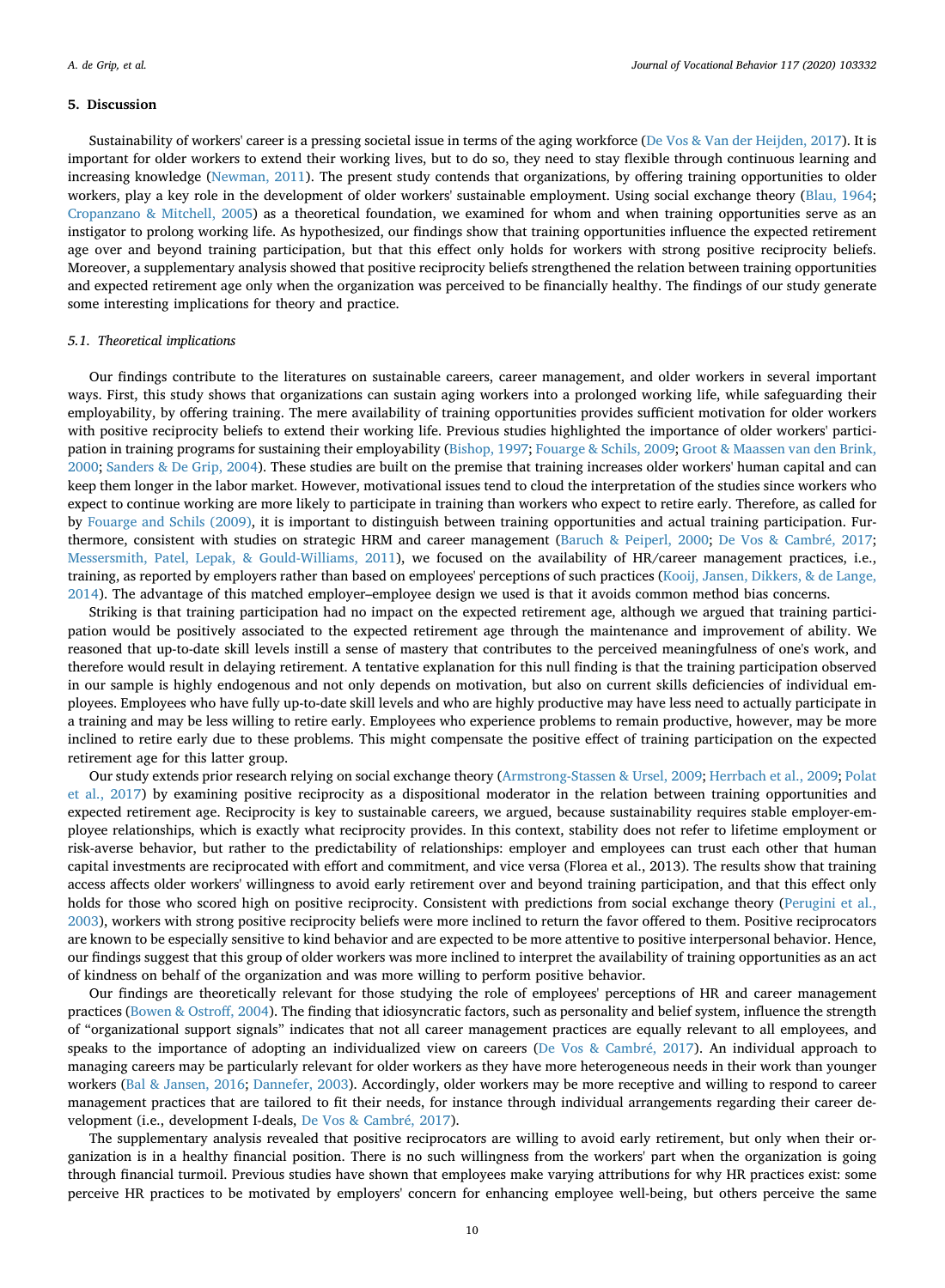practices to be motivated by efficiency concerns ([Chen & Wang, 2014](#page-13-29); [Nishii, Lepak, & Schneider, 2008;](#page-14-48) [van de Voorde & Beijer,](#page-15-13) [2015\)](#page-15-13). Based on our findings, we believe that the organization's financial health may be an important precursor of how employees make sense of training opportunities. Specifically, in times of financial distress, employees may be more likely to attribute the availability of training as a tool to identify skill gaps within the existing workforce and to redeploy staff, ultimately serving management's profit-motive. Conversely, in times of prosperity, employees may be more likely to attribute training opportunities to the company's concern for enhancing their well-being. We hope that our study spurs additional scholarly efforts to detect environmental and institutional factors influencing how older workers make sense of and react to career management practices.

#### *5.2. Practical implications*

The implications for organizations are threefold. First, our findings indicate that offering training opportunities to older workers increases the expected retirement age of positive reciprocators, regardless of whether they participate in the training. Whereas positive reciprocators, in particular those who score high in the highest quartile on this scale, may naturally see training opportunities as a positive form of interpersonal behavior, this may be less the case for the other employees [\(Perugini et al., 2003\)](#page-14-9). Accordingly, one way to strengthen the impact of training opportunities is to communicate more strongly that training serves to help older workers in coping with changing job demands, so that this becomes the majority view among older workers. The more employees are convinced about the company's good intentions, the more likely they will avoid early retirement. Obviously, if organizations are primarily interested in preventing that older workers face skill obsolescence, training participation and on-the-job learning may be a prerequisite [\(Allen & De Grip, 2012](#page-13-30)).

Relatedly, the findings suggest that organizations should not assume that giving older workers access to training is interpreted as a deed of charity by all employees and in all circumstances. After all, training is just one of many career management practices that organizations have in place. Ideally, all these practices work in concert with one another: they complement one another and fit together as a whole in achieving the organization's goals ([Bowen & Ostroff, 2004](#page-13-26); [Delery & Doty, 1996\)](#page-14-49). Giving older workers access to training will only be interpreted as concern for enhancing employee well-being if other HR practices convey a similar message. For example, organizations could use older workers as mentors and coaches, and assist them when implementing new technology. In conclusion, organizations should send consistent HRM messages by designing an HRM system that is internally aligned.

Third, financial distress usually goes hand in hand with organizational restructuring. Organizations tend to respond to financial distress by increasing formalization and standardization, and focus on efficiency instead of on employee well-being ([Staw,](#page-14-50) [Sandelands, & Dutton, 1981\)](#page-14-50). During financial downturn, even employees with the strongest positive reciprocity beliefs will not perceive the organization's offer to participate in training as a gesture to facilitate employees' future employability. Not surprisingly then, one of the grand challenges of today's HR professionals is to "balance the tensions inherent in being a strategic partner on the one hand and an employee champion on the other" [\(Ulrich, 1997](#page-14-51), p. 45). To this end, HR professionals need to embrace plurality and become "both/and" thinkers (i.e., "paradox navigators", [Ulrich, Kryscynski, Ulrich, & Brockbank, 2017\)](#page-15-14). More difficult but equally necessary is to train other organizational actors to approach tensions as "both/and" paradoxes as for them to accept and accommodate the absurdity of paradoxes in the form of mixed messages conveyed by seemingly contradictory HR practices (e.g., training and salary cuts), particularly in times of financial distress [\(Aust, Brandl, Keegan, & Lensges, 2017\)](#page-13-31).

#### *5.3. Strengths, limitations and future research*

Several features of this study bolster confidence in our results. First, we used a unique, matched employer–employee data set that allows us to investigate whether HR policies providing training targeted at older workers (as reported by employers) is related to the expected retirement age of their employees (as reported by employees). The use of matched employer–employee data has the advantage over previous studies that we avoid common source bias because we can rule out that our measure of training opportunities is biased by an employee's own experience with training in their organization. Second, we found support for our hypotheses about the relation between having training opportunities and expected retirement age after first controlling for an extensive set of meaningful variables that in the literature have been found to be related to the age of retirement. Third, our results are robust to multiple additional analyses, showing that the sample selection after the matching process leads to a sample which is largely representative for employees and employer in the government, education and privatized sectors in the Netherlands. Moreover, our results are robust to using alternative estimation techniques such as multilevel analyses.

Despite these strengths, some limitations of our study should be addressed in future research. First, formal training is just one of many career management practices that organizations can employ to sustain older workers' employment. Other practices include, among others, task adaptation, flexible work conditions, work-family programs, mentoring programs, and I-deals [\(De Vos & Cambré,](#page-13-25) [2017;](#page-13-25) [Kooij et al., 2014](#page-14-47); [Kooij & van de Voorde, 2015\)](#page-14-0). Further research could examine whether and why these practices are differentially related to early retirement expectations. For example, flexible work conditions and work-family programs may unintentionally accelerate older workers' exit from the workplace, not because these practices would indicate lack of organizational support, but rather because they may strengthen employees' awareness about the delights of family life. Training, mentoring programs and I-deals, on the other hand, may contribute to employees' feelings of competence and prolong employment.

Second, we see great value in distinguishing bundles of career management practices to examine how different combinations of practices yield different outcomes depending on myriad person and context-related factors. For example, [Kooij et al. \(2014\)](#page-14-47) distinguished four bundles of HR practices for older workers, which they refer to as development (e.g., training), maintenance (e.g., job security), utilization (e.g., task enrichment), and accommodative HR practices (e.g., reduced workload). A relevant question for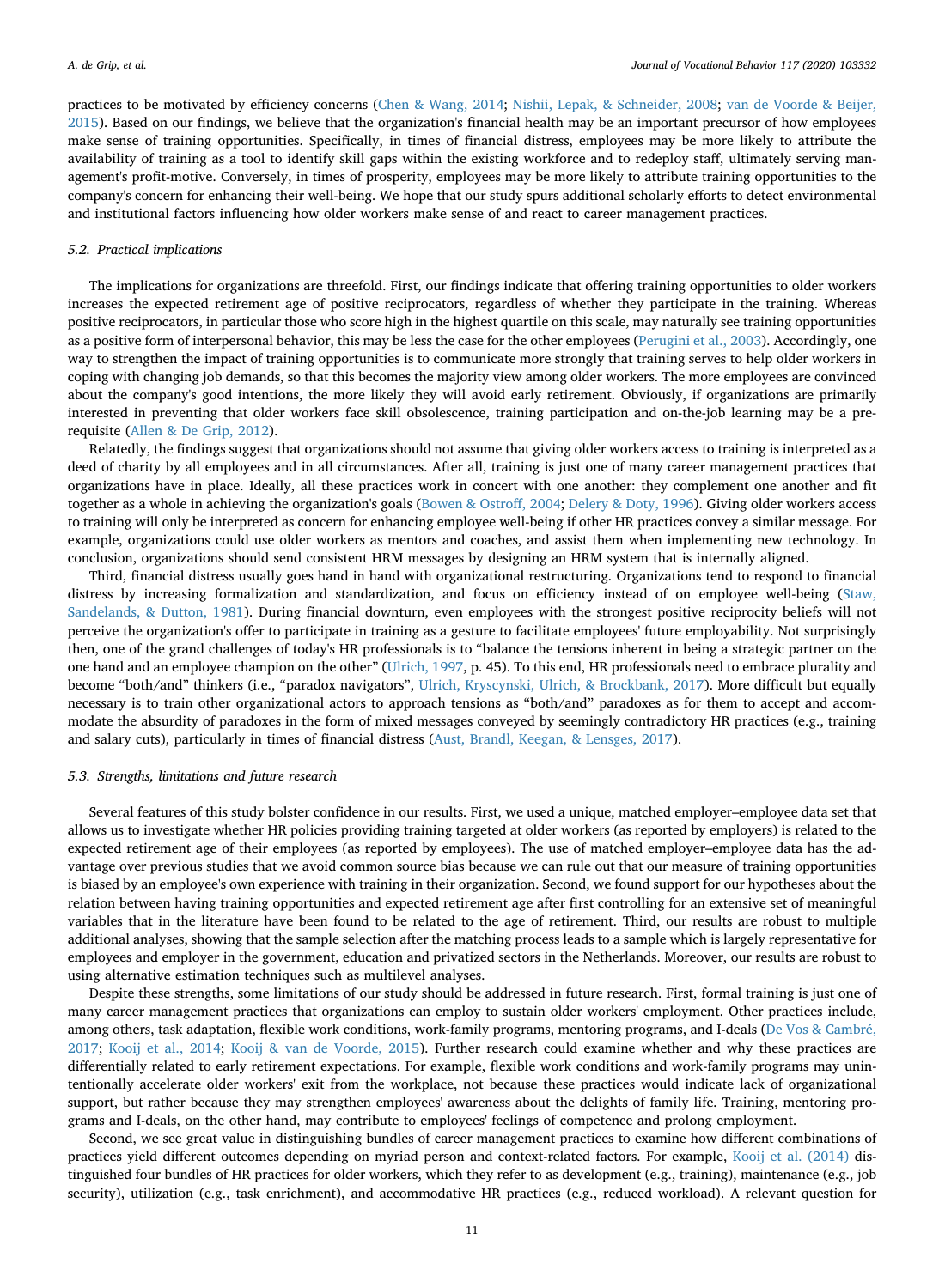future research is whether older workers perceive these practices accordingly, and whether perceptions change when the financial health of the organization changes. In this context it also important to stress that the study relies on a cross-sectional design. With respect to future research, it would be beneficial to use longitudinal datasets to replicate these findings, and to study changes over time.

Third, the primary outcome of the study was the expected retirement age. Expected age provides information only on "when" a worker expects to retire and not on his/her "desire" to stay longer or not. We deliberately focused on studying expected rather than preferred or desired retirement age because expectations are theoretically more proximal to behavior than preferences [\(Olson, Roese,](#page-14-52) [& Zanna, 1996](#page-14-52)), and because expected retirement age has been shown to be a good predictor for actual retirement behavior in previous research [\(Das et al., 1999;](#page-13-20) [Dominitz, 2001](#page-14-30); [Hurd, 2009](#page-14-31); [Keane & Runkle, 1990;](#page-14-32) [Stephens Jr., 2004\)](#page-14-33). Moreover, in the Netherlands the expected and preferred retirement age should in theory be equivalent since employees are free to choose when to retire. The only real binding constraint is the eligibility age for the state pension which for most employees entails mandatory retirement. In practice, however, most employees in the Netherlands retire well before the official state retirement age due to the existence of generous occupational pension benefits which can be used to finance early retirement.

#### **6. Conclusion**

This study reveals hitherto undocumented moderators in the relation between training opportunities and employees' expected retirement age, extending previous research on how to improve older workers' sustained employability. Our findings suggest that older workers are willing to avoid early retirement when they are offered training opportunities, but that this effect depends on the interplay between workers' positive reciprocity beliefs and the financial health of the organization: positive reciprocators are inclined to avoid early retirement in return for training access but only when the organization is financially healthy. Future studies that evaluate how and why contextual factors influence employees' reactions to career development practices, such as training, would further contribute to a better understanding of sustainable careers. We hope this study spurs interest in these issues.

#### <span id="page-12-0"></span>**Appendix A**

#### Table A1

Multilevel expected retirement age, training opportunities, and reciprocity.

| Dependent variable: Expected retirement age      | Unstandardized multilevel probit coefficients (B) without Unstandardized probit coefficients (B) with inter-<br>interaction terms in the equation |         | action terms in the equation |         |
|--------------------------------------------------|---------------------------------------------------------------------------------------------------------------------------------------------------|---------|------------------------------|---------|
| Training                                         |                                                                                                                                                   |         |                              |         |
| Training opportunities                           | $0.085**$                                                                                                                                         | (0.043) | 0.018                        | (0.060) |
| Training participation                           | 0.056                                                                                                                                             | (0.075) | 0.048                        | (0.075) |
| Positive reciprocity Q1                          |                                                                                                                                                   |         | $-0.064$                     | (0.092) |
| Positive reciprocity Q3                          |                                                                                                                                                   |         | $-0.101$                     | (0.116) |
| Positive reciprocity O4                          |                                                                                                                                                   |         | $-0.117$                     | (0.117) |
| Training opportunities * Positive reciprocity O1 |                                                                                                                                                   |         | 0.007                        | (0.089) |
| Training opportunities * Positive reciprocity Q3 |                                                                                                                                                   |         | $-0.001$                     | (0.116) |
| Training opportunities * Positive reciprocity Q4 |                                                                                                                                                   |         | $0.510***$                   | (0.117) |
| Employee characteristics                         |                                                                                                                                                   |         |                              |         |
| Age                                              | $-0.032***$                                                                                                                                       | (0.006) | $-0.032***$                  | (0.006) |
| Gender                                           | 0.088                                                                                                                                             | (0.082) | 0.092                        | (0.082) |
| Married                                          | $-0.335***$                                                                                                                                       | (0.097) | $-0.355***$                  | (0.097) |
| Wage (in log)                                    | 0.041                                                                                                                                             | (0.162) | 0.059                        | (0.163) |
| Low education level                              | 0.013                                                                                                                                             | (0.168) | 0.031                        | (0.169) |
| High education level                             | 0.086                                                                                                                                             | (0.106) | 0.070                        | (0.106) |
| Other Employer characteristics                   |                                                                                                                                                   |         |                              |         |
| Sector: Government                               | 0.079                                                                                                                                             | (0.121) | 0.072                        | (0.073) |
| Sector: Education                                | 0.221                                                                                                                                             | (0.132) | 0.211                        | (0.121) |
| Var slope                                        | 0.00                                                                                                                                              |         | 0.00                         |         |
| Var residual                                     | 4.723                                                                                                                                             |         | 4.608                        |         |
| Log pseudolikelihood                             | $-1907.636$                                                                                                                                       |         | $-1896.874$                  |         |
| Observations                                     | 869                                                                                                                                               |         | 869                          |         |

Note. For educational level, intermediate vocational education serves as reference category; for sector, private sector serves as reference category. For positive reciprocity, quartile 2 (Q2) is the reference category (Q1 is the lowest quartile of reciprocity; Q4 is the highest quartile). Clustered standard errors in parentheses. Training opportunities and all other employer characteristics are measured in the employer survey. Training participation, positive reciprocity and the employee characteristics are measured in the employee survey.

<span id="page-12-2"></span>\*\*\*  $p < 0.01$ .

<span id="page-12-1"></span>⁎⁎ *p* < 0.05.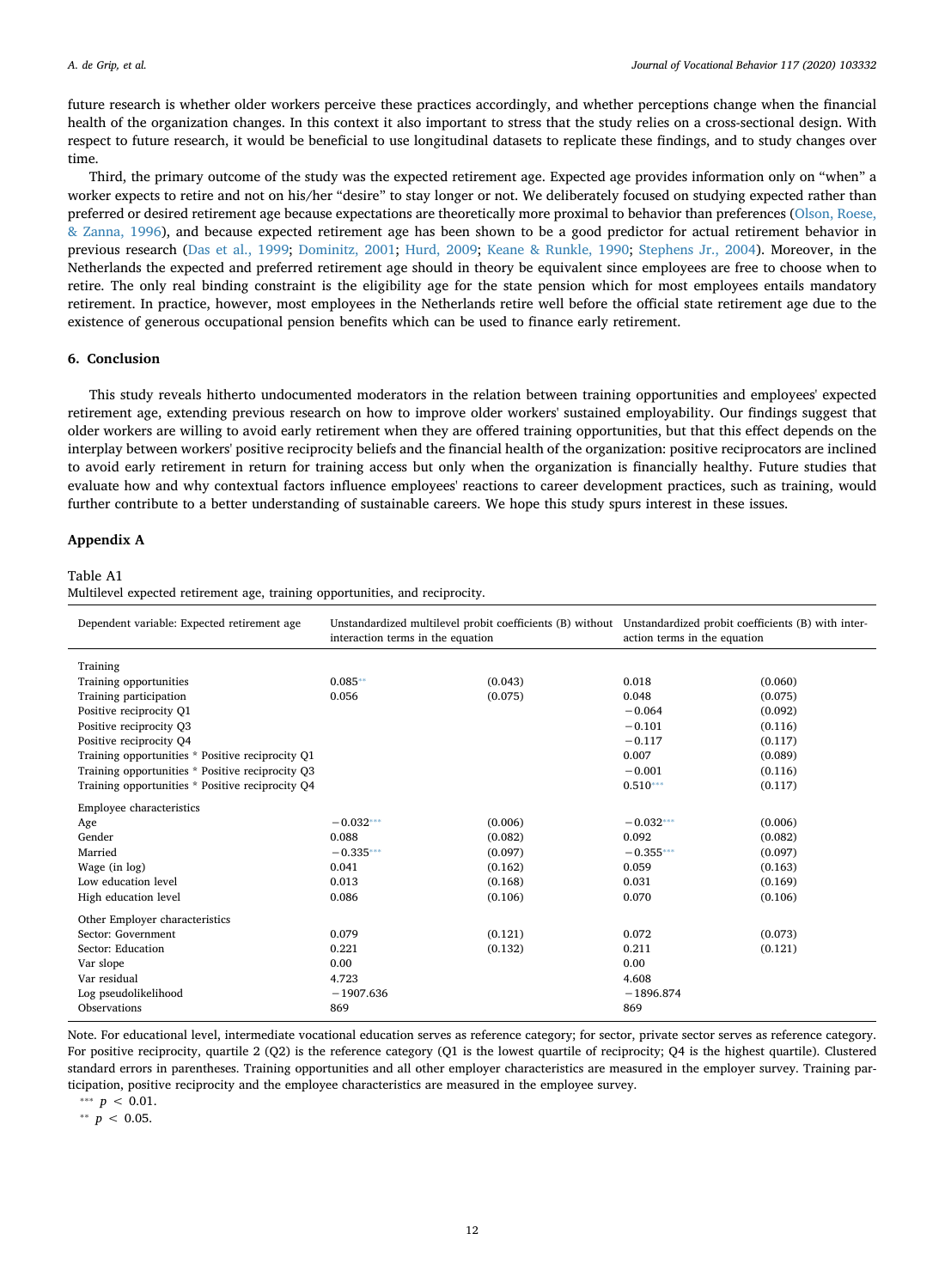

**Fig. A1.** Marginal effects from multilevel model of training opportunities on expected retirement age, by level of positive reciprocity for workers in financially healthy and unhealthy firms (95% confidence intervals).

#### **References**

<span id="page-13-30"></span>[Allen, J., & De Grip, A. \(2012\). Does skill obsolescence increase the risk of employment loss?](http://refhub.elsevier.com/S0001-8791(19)30104-6/rf0005) *Applied Economics, 44*, 3237–3245.

<span id="page-13-3"></span>Appelbaum, E., Bailey, T., Berg, P., & Kalleberg, A. (2000). *[Manufacturing advantage: Why high-performance work systems pay off.](http://refhub.elsevier.com/S0001-8791(19)30104-6/rf0010)* Ithaca, NY: Cornell University Press.

<span id="page-13-6"></span><span id="page-13-5"></span>[Armstrong-Stassen, M., & Schlosser, F. \(2008\). Benefits of a supportive development climate for older workers.](http://refhub.elsevier.com/S0001-8791(19)30104-6/rf0015) *Journal of Managerial Psychology, 23*, 419–437. [Armstrong-Stassen, M., & Ursel, N. D. \(2009\). Perceived organizational support, career satisfaction, and the retention of older workers.](http://refhub.elsevier.com/S0001-8791(19)30104-6/rf0020) *Journal of Occupational and [Organizational Psychology, 82](http://refhub.elsevier.com/S0001-8791(19)30104-6/rf0020)*, 201–220.

<span id="page-13-31"></span>Aust, I., Brandl, J., Keegan, A., & Lensges, M. (2017). Tensions in managing human resources: Introducing a paradox framework and research agenda. In W.K. Smith, M.W. Lewis, P. Jarzabkowski & A, Langley (Eds.), The Oxford handbook of organizational paradoxes (pp. 413–433). Oxford, UK: Oxford University Press.

<span id="page-13-7"></span>[Bal, P. M., De Jong, S. B., Jansen, P. G. W., & Bakker, A. B. \(2012\). Motivating employees to work beyond retirement: A multi-level study on the role of I-deals and unit](http://refhub.elsevier.com/S0001-8791(19)30104-6/rf0025) climate. *[Journal of Management Studies, 49](http://refhub.elsevier.com/S0001-8791(19)30104-6/rf0025)*, 306–331.

<span id="page-13-27"></span>[Bal, P. M., & Jansen, P. G. W. \(2016\). Workplace flexibility across the lifespan. In M. R. Buckley, J. R. B. Halbesleben, & A. R. Wheeler \(Vol. Eds.\),](http://refhub.elsevier.com/S0001-8791(19)30104-6/rf0030) *Research in personnel and human resources management*. *Vol. 34*. *[Research in personnel and human resources management](http://refhub.elsevier.com/S0001-8791(19)30104-6/rf0030)* (pp. 43–99). Emerald Group Publishing Limited.

<span id="page-13-14"></span>[Barrett, A., & O'Connell, P. J. \(2001\). Does training generally work? The returns to in-company training.](http://refhub.elsevier.com/S0001-8791(19)30104-6/rf0035) *Industrial and Labor Relations Review, 54*, 647–662.

<span id="page-13-19"></span>[Baruch, Y. \(2015\). Organizational and labor market as career ecosystem. In A. De Vos, & B. I. J. M. Van der Heijden \(Eds.\).](http://refhub.elsevier.com/S0001-8791(19)30104-6/rf9005) *Handbook of research on sustainable careers* [\(pp. 164–180\). Edward Elgar: Northampton, MA](http://refhub.elsevier.com/S0001-8791(19)30104-6/rf9005).

<span id="page-13-24"></span>[Baruch, Y., & Peiperl, M. \(2000\). Career management practices: An empirical survey and implications.](http://refhub.elsevier.com/S0001-8791(19)30104-6/rf0040) *Human Resource Management, 39*, 347–366.

<span id="page-13-0"></span>Beazley, H., Boenisch, J., & Harden, D. (2002). *[Continuity management: Preserving corporate knowledge and productivity when employees leave.](http://refhub.elsevier.com/S0001-8791(19)30104-6/rf0045)* Hoboken, NJ: John Wiley & [Sons.](http://refhub.elsevier.com/S0001-8791(19)30104-6/rf0045)

<span id="page-13-16"></span><span id="page-13-10"></span>Becker, G. S. (1964). *[Human capital: A theoretical and empirical analysis, with special reference to education.](http://refhub.elsevier.com/S0001-8791(19)30104-6/rf0050)* New York: National Bureau of Economic Research. [Beier, M. E., Teachout, M. S., & Cox, C. B. \(2012\). The training and development of an aging workforce. In J. W. Hedge, & W. C. Borman \(Eds.\).](http://refhub.elsevier.com/S0001-8791(19)30104-6/rf0055) *The Oxford handbook of work and aging* [\(pp. 436–453\). New York, NY: Oxford University Press](http://refhub.elsevier.com/S0001-8791(19)30104-6/rf0055).

<span id="page-13-11"></span>[Bishop, J. \(1997\). What we know about employer-provided training: A review of the literature.](http://refhub.elsevier.com/S0001-8791(19)30104-6/rf0060) *Research in Labor Economics, 16*, 19–87.

<span id="page-13-8"></span>Blau, P. (1964). *[Exchange and power in social life.](http://refhub.elsevier.com/S0001-8791(19)30104-6/rf0065)* New York: Wiley.

<span id="page-13-22"></span>[Boeri, T., Garibaldi, P., & Moen, E. R. \(2013\). Financial shocks and labor: Facts and theories.](http://refhub.elsevier.com/S0001-8791(19)30104-6/rf0070) *IMF Economic Review, 61*, 631–663.

<span id="page-13-26"></span>[Bowen, D. E., & Ostroff, C. \(2004\). Understanding HRM-firm performance linkages: The role of the "strength" of the HRM system.](http://refhub.elsevier.com/S0001-8791(19)30104-6/rf0075) *Academy of Management Review, 29*, [203–221.](http://refhub.elsevier.com/S0001-8791(19)30104-6/rf0075)

<span id="page-13-4"></span>[Boxall, P., & MacKy, K. \(2009\). Research and theory on high-performance work systems: Progressing the high-involvement stream.](http://refhub.elsevier.com/S0001-8791(19)30104-6/rf0080) *Human Resource Management [Journal, 19](http://refhub.elsevier.com/S0001-8791(19)30104-6/rf0080)*(1), 3–23.

<span id="page-13-13"></span>[Callahan, J. S., Kiker, D. S., & Cross, T. \(2003\). Does method matter? A meta-analysis of the effects of training method on older learner training performance.](http://refhub.elsevier.com/S0001-8791(19)30104-6/rf0085) *Journal of [Management, 29](http://refhub.elsevier.com/S0001-8791(19)30104-6/rf0085)*, 663–680.

<span id="page-13-18"></span>[Cavanaugh, M. A., & Noe, R. A. \(1999\). Antecedents and consequences of relational components of the new psychological contract.](http://refhub.elsevier.com/S0001-8791(19)30104-6/rf9010) *Journal of Organizational Behavior, 20*[\(3\), 323–340](http://refhub.elsevier.com/S0001-8791(19)30104-6/rf9010).

<span id="page-13-29"></span>[Chen, D., & Wang, Z. \(2014\). The effects of human resource attributions on employee outcomes during organizational change.](http://refhub.elsevier.com/S0001-8791(19)30104-6/rf0090) *Social Behavior and Personality: An [International Journal, 42](http://refhub.elsevier.com/S0001-8791(19)30104-6/rf0090)*, 1431–1443.

<span id="page-13-15"></span>[Conti, G. \(2005\). Training, productivity and wages in Italy.](http://refhub.elsevier.com/S0001-8791(19)30104-6/rf0095) *Labour Economics, 12*, 557–576.

<span id="page-13-9"></span>[Cropanzano, R., & Mitchell, M. S. \(2005\). Social exchange theory: An interdisciplinary review.](http://refhub.elsevier.com/S0001-8791(19)30104-6/rf0100) *Journal of Management, 31*, 874–900.

<span id="page-13-28"></span>[Dannefer, D. \(2003\). Cumulative advantage/disadvantage and the life course: Cross-fertilizing age and social science theory.](http://refhub.elsevier.com/S0001-8791(19)30104-6/rf0105) *The Journals of Gerontology Series B: [Psychological Sciences and Social Sciences, 58](http://refhub.elsevier.com/S0001-8791(19)30104-6/rf0105)*, S327–S337.

<span id="page-13-20"></span>[Das, M., Dominitz, J., & van Soest, A. \(1999\). Comparing predictions and outcomes: Theory and application to income changes.](http://refhub.elsevier.com/S0001-8791(19)30104-6/rf0110) *Journal of the American Statistical [Association, 94](http://refhub.elsevier.com/S0001-8791(19)30104-6/rf0110)*, 75–85.

<span id="page-13-21"></span><span id="page-13-17"></span>[De Grip, A., Fouarge, D., & Montizaan, R. \(2013\). How sensitive are individual retirement expectations to raising the retirement age?](http://refhub.elsevier.com/S0001-8791(19)30104-6/rf0120) *De Economist, 161*, 225–251. [De Prins, P., De Vos, A., Van Beirendonck, L., & Segers, J. \(2015\). Sustainable HRM for sustainable careers: introducing the 'Respect Openness Continuity \(ROC\)'model.](http://refhub.elsevier.com/S0001-8791(19)30104-6/rf9015)

<span id="page-13-12"></span>In A. De Vos, & B. Van der Heijden (Eds.). *Handbook of research on sustainable careers* [\(pp. 319–334\). Edward Elgar: Northampton, MA](http://refhub.elsevier.com/S0001-8791(19)30104-6/rf9015). [De Grip, A., & Van Loo, J. \(2002\). The economics of skills obsolescence: A review. In A. De Grip, J. Van Loo, & K. Mayhew \(Eds.\).](http://refhub.elsevier.com/S0001-8791(19)30104-6/rf0125) *The economics of skills obsolescence*

<span id="page-13-23"></span>[\(pp. 1–26\). Emerald Group Publishing Limited](http://refhub.elsevier.com/S0001-8791(19)30104-6/rf0125). [De Meuse, K. P., Bergmann, T. J., Vanderheiden, P. A., & Roraff, C. E. \(2004\). New evidence regarding organizational downsizing and a firm's financial performance: A](http://refhub.elsevier.com/S0001-8791(19)30104-6/rf0130)

<span id="page-13-2"></span>long-term analysis. *[Journal of Managerial Issues, 16](http://refhub.elsevier.com/S0001-8791(19)30104-6/rf0130)*, 155–177. De Vos, A., Van der Heijden, B. I., & Akkermans, J. (2019). Sustainable careers: towards a conceptual model. *Journal of Vocational Behavior*. [https://doi.org/10.1016/j.](https://doi.org/10.1016/j.jvb.2018.06.011) [jvb.2018.06.011](https://doi.org/10.1016/j.jvb.2018.06.011) this issue.

<span id="page-13-25"></span><span id="page-13-1"></span>[De Vos, A., & Cambré, B. \(2017\). Career management in high-performing organizations: A set-theoretic approach.](http://refhub.elsevier.com/S0001-8791(19)30104-6/rf0135) *Human Resource Management, 56*, 501–518. [De Vos, A., & Segers, J. \(2013\). Self-directed career attitude and retirement intentions.](http://refhub.elsevier.com/S0001-8791(19)30104-6/rf9020) *Career Development International, 18*(2), 155–172.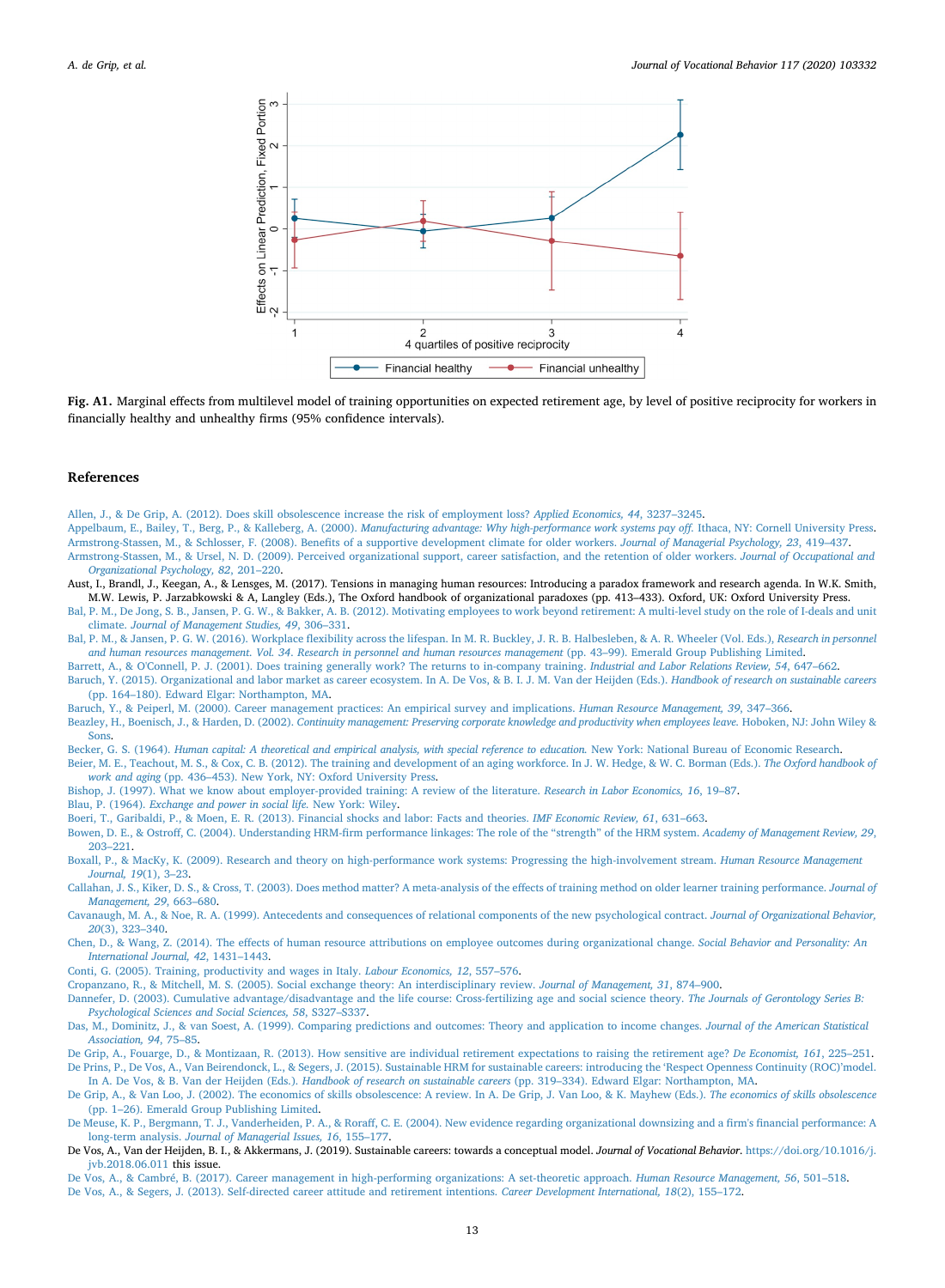<span id="page-14-41"></span>[De Vos, A., & Van der Heijden, B. I. J. M. \(2017\). Current thinking on contemporary careers: The key roles of sustainable HRM and sustainability of careers.](http://refhub.elsevier.com/S0001-8791(19)30104-6/rf0140) *Current [Opinion in Environmental Sustainability, 28](http://refhub.elsevier.com/S0001-8791(19)30104-6/rf0140)*, 41–50.

<span id="page-14-49"></span>[Delery, J. E., & Doty, D. H. \(1996\). Modes of theorizing in strategic human resource management: Tests of universalistic, contingency, and configurational performance](http://refhub.elsevier.com/S0001-8791(19)30104-6/rf0145) predictions. *[Academy of Management Journal, 39](http://refhub.elsevier.com/S0001-8791(19)30104-6/rf0145)*, 802–835.

<span id="page-14-35"></span>[Dohmen, T., Falk, A., Huffman, D., & Sunde, U. \(2009\). Homo reciprocans: Survey evidence on behavioral outcomes.](http://refhub.elsevier.com/S0001-8791(19)30104-6/rf0150) *The Economic Journal, 119*, 592–612.

<span id="page-14-30"></span>[Dominitz, J. \(2001\). Estimation of income expectations models using expectations and realizations data.](http://refhub.elsevier.com/S0001-8791(19)30104-6/rf0155) *Journal of Econometrics, 102*, 165–195.

<span id="page-14-7"></span>[Dysvik, A., & Kuvaas, B. \(2008\). The relationship between perceived training opportunities, work motivation and employee outcomes.](http://refhub.elsevier.com/S0001-8791(19)30104-6/rf0160) *International Journal of Training [and Development, 12](http://refhub.elsevier.com/S0001-8791(19)30104-6/rf0160)*(3), 138–157.

<span id="page-14-24"></span>[Ehrhardt, K., Miller, J. S., Freeman, S. J., & Hom, P. W. \(2011\). An examination of the relationship between training comprehensiveness and organizational com](http://refhub.elsevier.com/S0001-8791(19)30104-6/rf0170)[mitment: Further exploration of training perceptions and employee attitudes.](http://refhub.elsevier.com/S0001-8791(19)30104-6/rf0170) *Human Resource Development Quarterly, 22*, 459–489.

<span id="page-14-29"></span>[Ekerdt, D. J., Kosloski, K., & DeViney, S. \(2000\). The normative anticipation of retirement by older workers.](http://refhub.elsevier.com/S0001-8791(19)30104-6/rf0175) *Research on Aging, 22*, 3–22.

<span id="page-14-28"></span><span id="page-14-10"></span>[Fasbender, U., Wang, M., Voltmer, J.-B., & Deller, J. \(2016\). The meaning of work for post-retirement employment decisions.](http://refhub.elsevier.com/S0001-8791(19)30104-6/rf0180) *Work, Aging and Retirement, 2*, 12–23. [Florea, L., Cheung, Y. H., & Herndon, N. C. \(2013\). For all good reasons: Role of values in organizational sustainability.](http://refhub.elsevier.com/S0001-8791(19)30104-6/rf9030) *Journal of Business Ethics, 114*(3), 393–408. [Fouarge, D., & Schils, T. \(2009\). The effect of early retirement incentives on the training participation of older workers.](http://refhub.elsevier.com/S0001-8791(19)30104-6/rf0185) *Labour, 23*, 85–109.

<span id="page-14-43"></span><span id="page-14-3"></span>[Froidevaux, A., & Hirschi, A. \(2015\). Managing the transition to retirement: From meaningful work to meaning in life at retirement. In A. De Vos, & B. I. J. M. Van der](http://refhub.elsevier.com/S0001-8791(19)30104-6/rf0190) Heijden (Eds.). *Handbook of research on sustainable careers* [\(pp. 350–363\). Northampton, MA: Edward Elgar](http://refhub.elsevier.com/S0001-8791(19)30104-6/rf0190).

<span id="page-14-6"></span>[Göbel, C., & Zwick, T. \(2013\). Are personnel measures effective in increasing productivity of old workers?](http://refhub.elsevier.com/S0001-8791(19)30104-6/rf0195) *Labour Economics, 22*, 80–93.

<span id="page-14-19"></span>[Gouldner, A. W. \(1960\). The norm of reciprocity: A preliminary statement.](http://refhub.elsevier.com/S0001-8791(19)30104-6/rf0200) *American Sociological Review, 25*, 161–178.

<span id="page-14-26"></span>[Gould-Williams, J. S. \(2016\). Managers' motives for investing in HR practices and their implications for public service motivation: A theoretical perspective.](http://refhub.elsevier.com/S0001-8791(19)30104-6/rf0205) *[International Journal of Manpower, 37](http://refhub.elsevier.com/S0001-8791(19)30104-6/rf0205)*(5), 764–776.

<span id="page-14-40"></span>[Greenwood, R., Díaz, A. M., Li, S. X., & Lorente, J. C. \(2010\). The multiplicity of institutional logics and the heterogeneity of organizational responses.](http://refhub.elsevier.com/S0001-8791(19)30104-6/rf0210) *Organization [Science, 21](http://refhub.elsevier.com/S0001-8791(19)30104-6/rf0210)*, 521–539.

<span id="page-14-44"></span>[Groot, W., & Maassen van den Brink, H. \(2000\). Education, training, and employability.](http://refhub.elsevier.com/S0001-8791(19)30104-6/rf0215) *Applied Economics, 32*, 573–581.

<span id="page-14-27"></span>[Guest, D. \(2007\). Human resource management and the worker: towards a new psychological contract? In P. Boxall, J. Purcell, & P. Wright \(Eds.\).](http://refhub.elsevier.com/S0001-8791(19)30104-6/rf9035) *The Oxford handbook of human resource management* [\(pp. 128–146\). Oxford, UK: Oxford University Press](http://refhub.elsevier.com/S0001-8791(19)30104-6/rf9035).

<span id="page-14-37"></span>[Hainmueller, J., Mummolo, J., & Xu, Y. \(2019\). How much should we trust estimates from multiplicative interaction models? Simple tools to improve empirical](http://refhub.elsevier.com/S0001-8791(19)30104-6/rf0220) practice. *[Political Analysis,](http://refhub.elsevier.com/S0001-8791(19)30104-6/rf0220)* (2), 163–192.

<span id="page-14-18"></span>[Hermansen, Å., & Midtsundstad, T. \(2015\). Retaining older workers–analysis of company surveys from 2005 and 2010.](http://refhub.elsevier.com/S0001-8791(19)30104-6/rf0225) *International Journal of Manpower, 36*, [1227–1247.](http://refhub.elsevier.com/S0001-8791(19)30104-6/rf0225)

<span id="page-14-4"></span>[Herrbach, O., Mignonac, K., Vandenberghe, C., & Negrini, A. \(2009\). Perceived HRM practices, organizational commitment, and voluntary early retirement among](http://refhub.elsevier.com/S0001-8791(19)30104-6/rf0230) late-career managers. *[Human Resource Management, 48](http://refhub.elsevier.com/S0001-8791(19)30104-6/rf0230)*, 895–915.

<span id="page-14-31"></span>[Hurd, M. D. \(2009\). Subjective probabilities in household surveys.](http://refhub.elsevier.com/S0001-8791(19)30104-6/rf0235) *Annual Review of Economics, 1*, 543–564.

<span id="page-14-32"></span>[Keane, M., & Runkle, D. \(1990\). Testing the rationality of price forecasters: New evidence from panel data.](http://refhub.elsevier.com/S0001-8791(19)30104-6/rf0240) *American Economic Review, 80*, 714–734.

<span id="page-14-23"></span><span id="page-14-17"></span>[Konings, J., & Vanormelingen, S. \(2015\). The impact of training on productivity and wages: Firm-level evidence.](http://refhub.elsevier.com/S0001-8791(19)30104-6/rf0245) *The Review of Economics and Statistics, 97*, 485–497. [Kooij, D. T. A. M., de Lange, A., Jansen, P., & Dikkers, J. \(2008\). Older workers' motivation to continue work: Five meanings of age: A conceptual review.](http://refhub.elsevier.com/S0001-8791(19)30104-6/rf0250) *Journal of [Managerial Psychology, 23](http://refhub.elsevier.com/S0001-8791(19)30104-6/rf0250)*, 364–394.

<span id="page-14-47"></span>[Kooij, D. T. A. M., Jansen, P. G. W., Dikkers, J. S. E., & de Lange, A. H. \(2014\). Managing aging workers: A mixed methods study on bundles of HR practices for aging](http://refhub.elsevier.com/S0001-8791(19)30104-6/rf0255) workers. *[International Journal of Human Resource Management, 25](http://refhub.elsevier.com/S0001-8791(19)30104-6/rf0255)*, 2192–2212.

<span id="page-14-0"></span>[Kooij, D. T. A. M., & van de Voorde, K. \(2015\). Strategic HRM for older workers. In M. Bal, D. T. A. M. Kooij, & D. M. Rousseau \(Eds.\).](http://refhub.elsevier.com/S0001-8791(19)30104-6/rf0260) *Aging workers and the employeeemployer relationship* [\(pp. 57–72\). New York, NY: Springer](http://refhub.elsevier.com/S0001-8791(19)30104-6/rf0260).

<span id="page-14-34"></span>Lindeboom, M., & Montizaan, R. (2018). *[Pension reform: Disentangling the impact on retirement behavior and private savings.](http://refhub.elsevier.com/S0001-8791(19)30104-6/rf0270)* (Netspar DP 02/2018-013).

<span id="page-14-20"></span>[Maurer, T., Andrews, K., & Weiss, E. \(2003\). Toward understanding and managing stereo-typical beliefs about older workers' ability and desire for learning and](http://refhub.elsevier.com/S0001-8791(19)30104-6/rf0275) development. *[Research in Personnel and Human Resources Management, 22](http://refhub.elsevier.com/S0001-8791(19)30104-6/rf0275)*, 253–285.

<span id="page-14-46"></span>[Messersmith, J. G., Patel, P. C., Lepak, D. P., & Gould-Williams, J. S. \(2011\). Unlocking the black box: Exploring the link between high-performance work systems and](http://refhub.elsevier.com/S0001-8791(19)30104-6/rf0280) performance. *[Journal of Applied Psychology, 96](http://refhub.elsevier.com/S0001-8791(19)30104-6/rf0280)*, 1105–1118.

<span id="page-14-36"></span>[Montizaan, R., De Grip, A., Cörvers, F., & Dohmen, T. \(2016\). The impact of negatively reciprocal inclinations on worker behavior: Evidence from a retrenchment of](http://refhub.elsevier.com/S0001-8791(19)30104-6/rf0290) pension rights. *[Management Science, 62](http://refhub.elsevier.com/S0001-8791(19)30104-6/rf0290)*, 668–681.

<span id="page-14-42"></span><span id="page-14-16"></span>[Montizaan, R. M., de Grip, A., & Fouarge, D. \(2015\). Training access, reciprocity, and expected retirement age.](http://refhub.elsevier.com/S0001-8791(19)30104-6/rf0295) *ROA research memoranda*. *001*Maastricht University. [Newman, K. L. \(2011\). Sustainable careers: Lifecycle engagement in work.](http://refhub.elsevier.com/S0001-8791(19)30104-6/rf0300) *Organizational Dynamics, 40*(2), 136–143.

<span id="page-14-21"></span>[Ng, T. W. H., & Feldman, D. C. \(2012\). Evaluating six common stereotypes about older workers with meta-analytical data.](http://refhub.elsevier.com/S0001-8791(19)30104-6/rf0305) *Personnel Psychology, 65*(4), 821–858.

<span id="page-14-48"></span>[Nishii, L. H., Lepak, D. P., & Schneider, B. \(2008\). Employee attributions of the "why" of HR practices: Their effects on employee attitudes and behaviors, and customer](http://refhub.elsevier.com/S0001-8791(19)30104-6/rf0310) satisfaction. *[Personnel Psychology, 61](http://refhub.elsevier.com/S0001-8791(19)30104-6/rf0310)*, 503–545.

<span id="page-14-52"></span>[Olson, J. M., Roese, N. J., & Zanna, M. P. \(1996\). Expectancies. In A. W. Kruglanski, & E. T. Higgins \(Eds.\).](http://refhub.elsevier.com/S0001-8791(19)30104-6/rf0315) *Social psychology: A handbook of basic principles* (pp. 211– [238\). New York: Guilford Press](http://refhub.elsevier.com/S0001-8791(19)30104-6/rf0315).

<span id="page-14-9"></span>[Perugini, M., Gallucci, M., Presaghi, F., & Ercolani, A. P. \(2003\). The personal norm of reciprocity.](http://refhub.elsevier.com/S0001-8791(19)30104-6/rf0320) *European Journal of Personality, 17*, 251–283.

<span id="page-14-2"></span>[Polat, T., Bal, M., & Jansen, P. G. W. \(2017\). How do development HR practices contribute to employees' motivation to continue working beyond retirement age?](http://refhub.elsevier.com/S0001-8791(19)30104-6/rf0330) *[Work, Aging and Retirement, 3](http://refhub.elsevier.com/S0001-8791(19)30104-6/rf0330)*, 366–378.

<span id="page-14-25"></span>[Rhoades, L., & Eisenberger, R. \(2002\). Perceived organizational support: A review of the literature.](http://refhub.elsevier.com/S0001-8791(19)30104-6/rf0335) *Journal of Applied Psychology, 87*, 698–714.

<span id="page-14-39"></span>[Rogers, W. H. \(1993\). Regression standard errors in clustered samples.](http://refhub.elsevier.com/S0001-8791(19)30104-6/rf0340) *Stata Technical Bulletin, 13*, 19–23.

<span id="page-14-45"></span><span id="page-14-13"></span>[Rosso, B. D., Dekas, K. H., & Wrzesniewski, A. \(2010\). On the meaning of work: A theoretical integration and review.](http://refhub.elsevier.com/S0001-8791(19)30104-6/rf9040) *Research in Organizational Behavior, 30*, 91–127. [Sanders, J., & De Grip, A. \(2004\). Training, task flexibility and the employability of low-skilled workers.](http://refhub.elsevier.com/S0001-8791(19)30104-6/rf0345) *International Journal of Manpower, 25*, 73–89.

<span id="page-14-14"></span>[Schnell, T., Höge, T., & Pollet, E. \(2013\). Predicting meaning in work: Theory, data, implications.](http://refhub.elsevier.com/S0001-8791(19)30104-6/rf9045) *The Journal of Positive Psychology, 8*(6), 543–554.

<span id="page-14-50"></span>[Staw, B. M., Sandelands, L. E., & Dutton, J. E. \(1981\). Threat rigidity effects in organizational behavior: A multilevel analysis.](http://refhub.elsevier.com/S0001-8791(19)30104-6/rf0350) *Administrative Science Quarterly, 26*, [501–524.](http://refhub.elsevier.com/S0001-8791(19)30104-6/rf0350)

<span id="page-14-1"></span>[Steger, M. F., Oishi, S., & Kashdan, T. B. \(2009\). Meaning in life across the life span: Levels and correlates of meaning in life from emerging adulthood to older](http://refhub.elsevier.com/S0001-8791(19)30104-6/rf9055) adulthood. *[The Journal of Positive Psychology, 4](http://refhub.elsevier.com/S0001-8791(19)30104-6/rf9055)*(1), 43–52.

<span id="page-14-15"></span>[Steger, M. F., & Dik, B. J. \(2010\). Work as meaning. In P. A. Linley, S. Harrington, & N. Page \(Eds.\).](http://refhub.elsevier.com/S0001-8791(19)30104-6/rf9050) *Oxford handbook of positive psychology and work* (pp. 131–142). [Oxford, England: Oxford University Press.](http://refhub.elsevier.com/S0001-8791(19)30104-6/rf9050)

<span id="page-14-33"></span><span id="page-14-5"></span>[Stenberg, A., de Luna, X., & Westerlund, O. \(2012\). Can adult education delay retirement from the labour market?](http://refhub.elsevier.com/S0001-8791(19)30104-6/rf0355) *Journal of Population Economics, 25*, 677–696. [Stephens, M., Jr. \(2004\). Job loss expectations, realizations and household consumption behaviour.](http://refhub.elsevier.com/S0001-8791(19)30104-6/rf0360) *The Review of Economics and Statistics, 86*, 253–269. [Szinovacz, M. E., & DeViney, S. \(2000\). Marital characteristics and retirement decisions.](http://refhub.elsevier.com/S0001-8791(19)30104-6/rf0365) *Research on Aging, 22*, 470–498.

<span id="page-14-38"></span><span id="page-14-11"></span>[Topa, G., Depolo, M., & Alcover, C. M. \(2018\). Early retirement: a meta-analysis of its antecedent and subsequent correlates.](http://refhub.elsevier.com/S0001-8791(19)30104-6/rf9060) *Frontiers in Psychology, 8*, 2157.

<span id="page-14-12"></span>[Topa, G., Moriano, J. A., Depolo, M., Alcover, C. M., & Morales, J. F. \(2009\). Antecedents and consequences of retirement planning and decision-making: A meta-](http://refhub.elsevier.com/S0001-8791(19)30104-6/rf9065)

analysis and model. *[Journal of Vocational Behavior, 75](http://refhub.elsevier.com/S0001-8791(19)30104-6/rf9065)*(1), 38–55.

<span id="page-14-22"></span>[Tsui, A. S., Pearce, J. L., Porter, L. W., & Tripoli, A. M. \(1997\). Alternative approaches to the employee-organization relationship: Does investment in employees pay](http://refhub.elsevier.com/S0001-8791(19)30104-6/rf0370) off? *[Academy of Management Journal, 40](http://refhub.elsevier.com/S0001-8791(19)30104-6/rf0370)*, 1089–1121.

<span id="page-14-51"></span>Ulrich, D. (1997). *[Human resource champions: The next agenda for adding value and delivering results.](http://refhub.elsevier.com/S0001-8791(19)30104-6/rf0375)* Boston, MA: Harvard University School Press.

<span id="page-14-8"></span>[Montizaan, R., Cörvers, F., & De Grip, A. \(2010\). The effects of pension rights and retirement age on training participation: Evidence from a natural experiment.](http://refhub.elsevier.com/S0001-8791(19)30104-6/rf0285) *Labour [Economics, 17](http://refhub.elsevier.com/S0001-8791(19)30104-6/rf0285)*, 240–247.